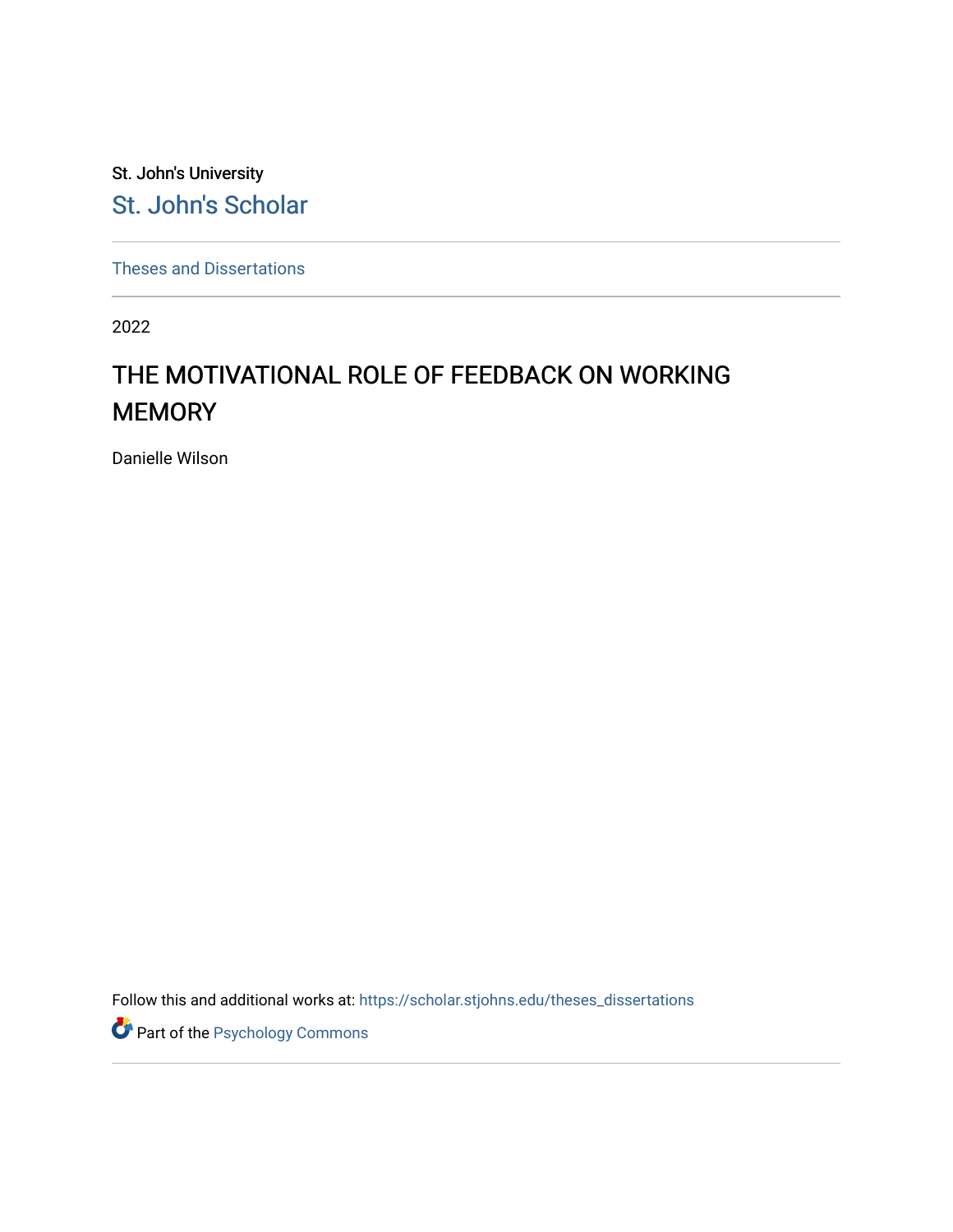# THE MOTIVATIONAL ROLE OF FEEDBACK ON WORKING MEMORY

A thesis submitted in partial fulfillment

of the requirements for the degree of

MASTER OF ARTS

to the faculty of the

# DEPARTMENT OF PSYCHOLOGY

of

# ST. JOHN'S COLLEGE OF LIBERAL ARTS AND SCIENCES

at

ST. JOHN'S UNIVERSITY

New York

by

Danielle Wilson

 $\mathcal{L}_\mathcal{L} = \mathcal{L}_\mathcal{L} = \mathcal{L}_\mathcal{L} = \mathcal{L}_\mathcal{L} = \mathcal{L}_\mathcal{L} = \mathcal{L}_\mathcal{L} = \mathcal{L}_\mathcal{L} = \mathcal{L}_\mathcal{L} = \mathcal{L}_\mathcal{L} = \mathcal{L}_\mathcal{L} = \mathcal{L}_\mathcal{L} = \mathcal{L}_\mathcal{L} = \mathcal{L}_\mathcal{L} = \mathcal{L}_\mathcal{L} = \mathcal{L}_\mathcal{L} = \mathcal{L}_\mathcal{L} = \mathcal{L}_\mathcal{L}$ 

Date Submitted Date Approved

Danielle Wilson Dana Chesney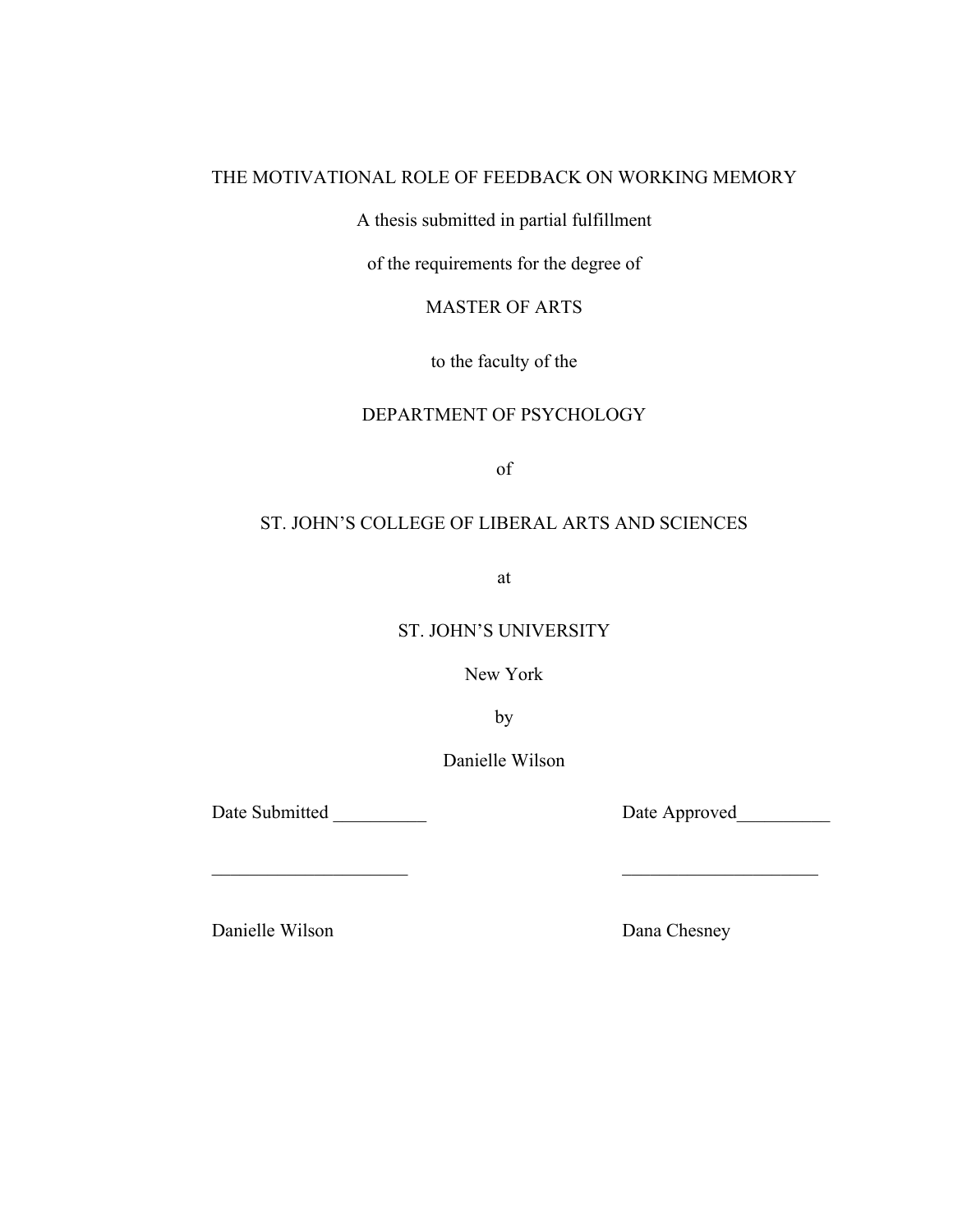**© Copyright by Danielle Wilson, 2022 All Rights Reserved**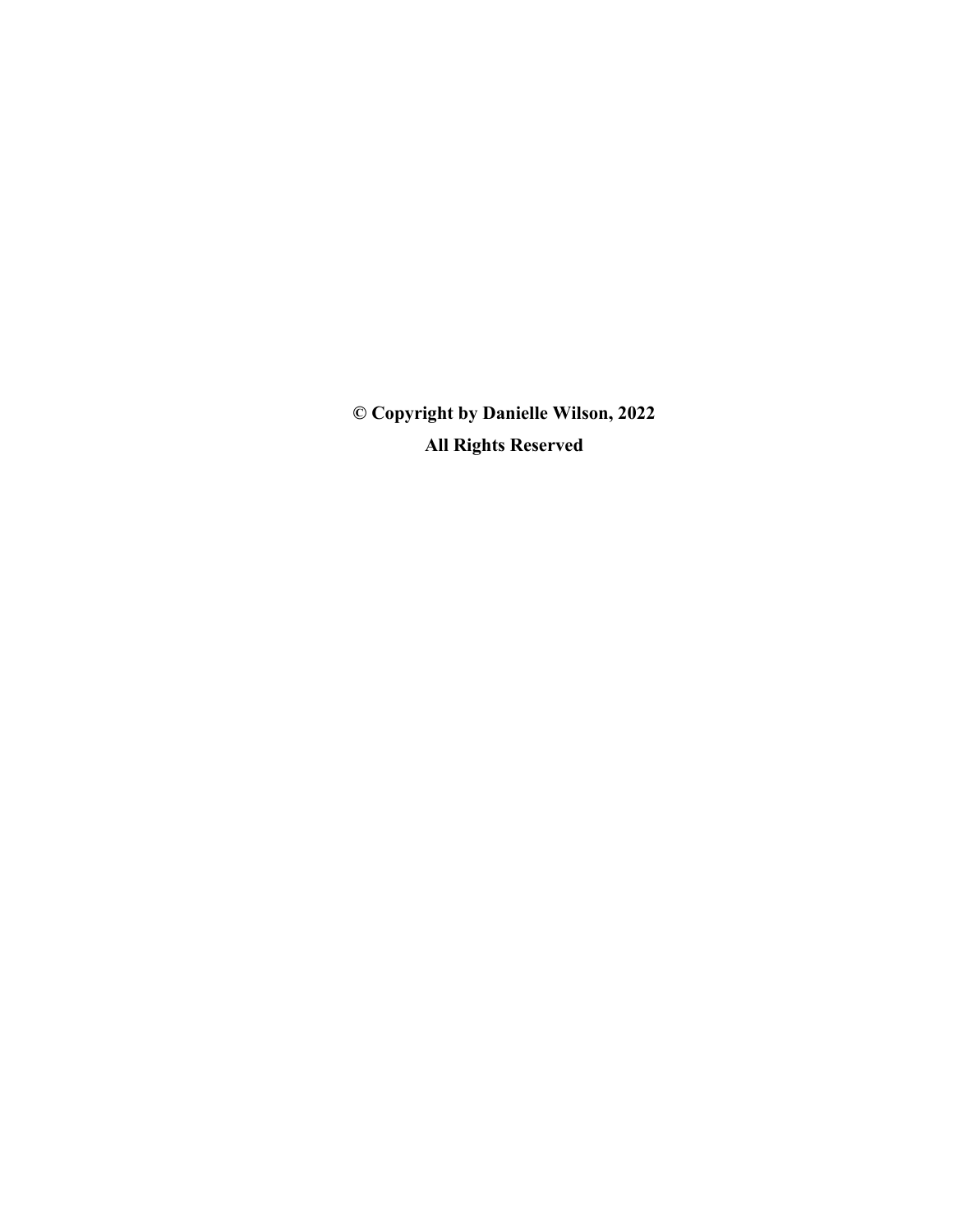### **ABSTRACT**

# THE MOTIVATIONAL ROLE OF FEEDBACK ON WORKING MEMORY Danielle Wilson

Previous research has shown that motivation plays a vital role in what we remember. Motivation can be either extrinsic (e.g., a reward for doing well) or intrinsic (e.g., wanting to do well). Here we test if intrinsic motivation improves Working Memory (WM) performance. In an online study, undergraduate students (N=358, 334 after excluding participants that did not complete at least 25% of the survey) completed reverse letter span tasks, recalling 42 sets of 4-9 letters that were shown for one second in reverse order. We manipulate intrinsic motivation via feedback. Participants were randomly assigned to feedback (FB) and no-feedback (NFB) conditions. The FB group was informed if their answers were right or wrong, while the NFB group received no feedback on their answers. Preliminary analysis found that the participants who received feedback answered more items perfectly  $(M = 15.8, SD = 7.6)$  than participants who did not receive feedback ( $M = 14.4$ ,  $SD = 7.9$ ) but this difference was not significant  $(F(1,332) = 2.500, p = .115, hp$  *2* = 0.002). Our results call for further investigation regarding feedback, intrinsic motivation, and WM and demonstrate potential correlation(s) between these variables.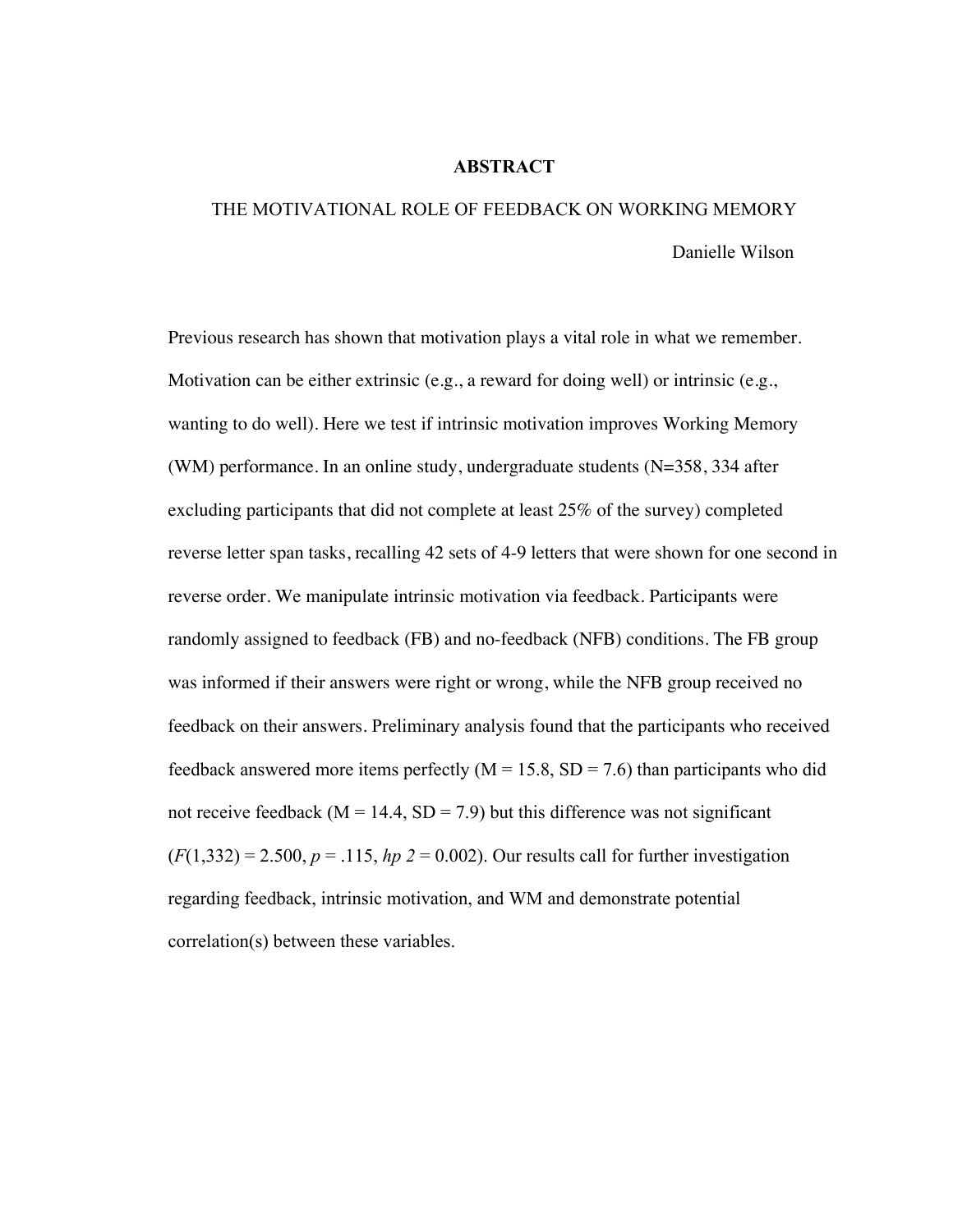# **ACKNOWLEDGEMENTS**

Many thanks to Dr. Dana Chesney for her assistance in conducting this study. This study would not have been possible without her guidance and input during the various stages of writing and statistical analysis. I would also like to thank Dr. Robin Wellington for her assistance in the editing process. And a thank you to Ariella Freedman for her technical support and software expertise while making and distributing the study survey.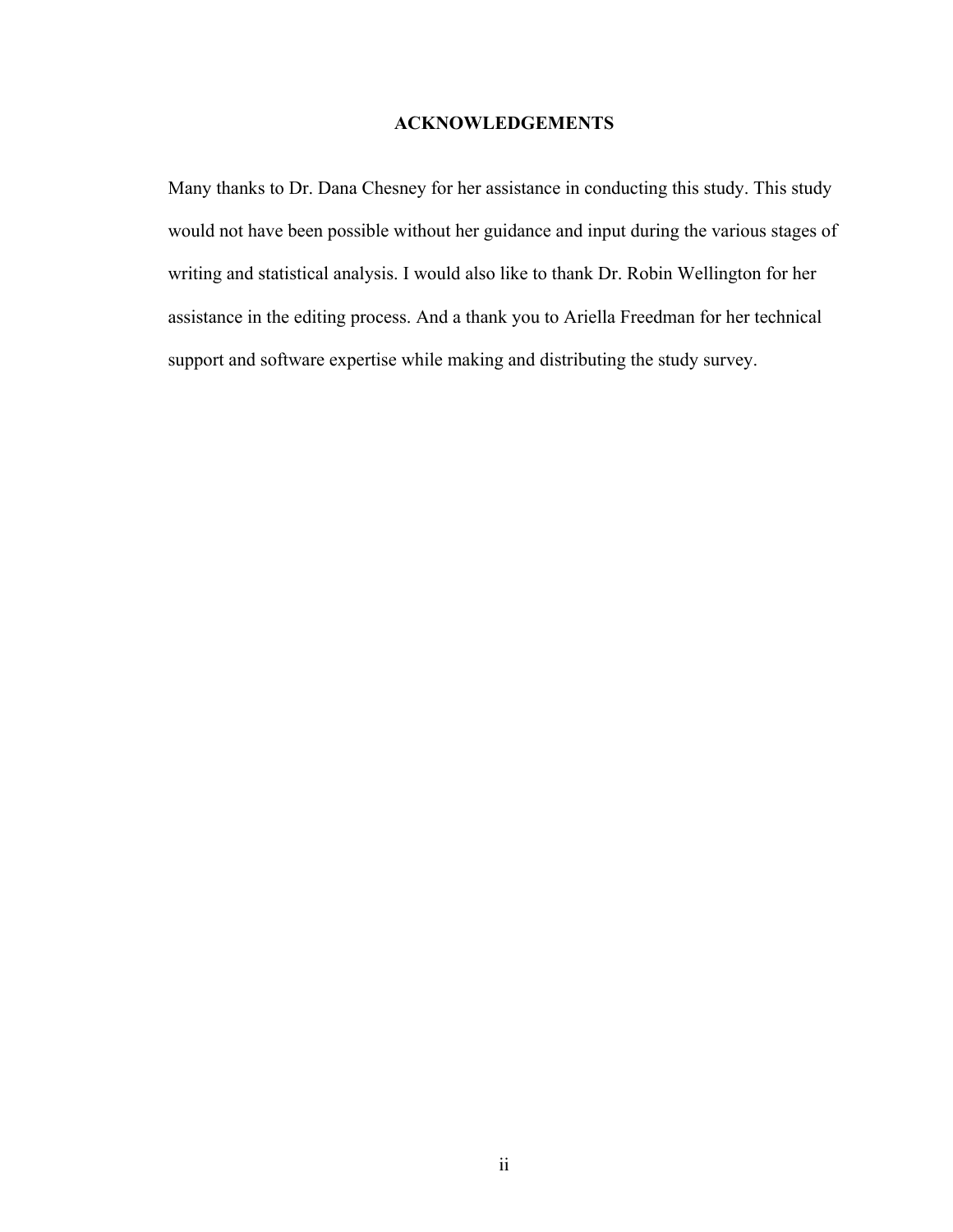# **TABLE OF CONTENTS**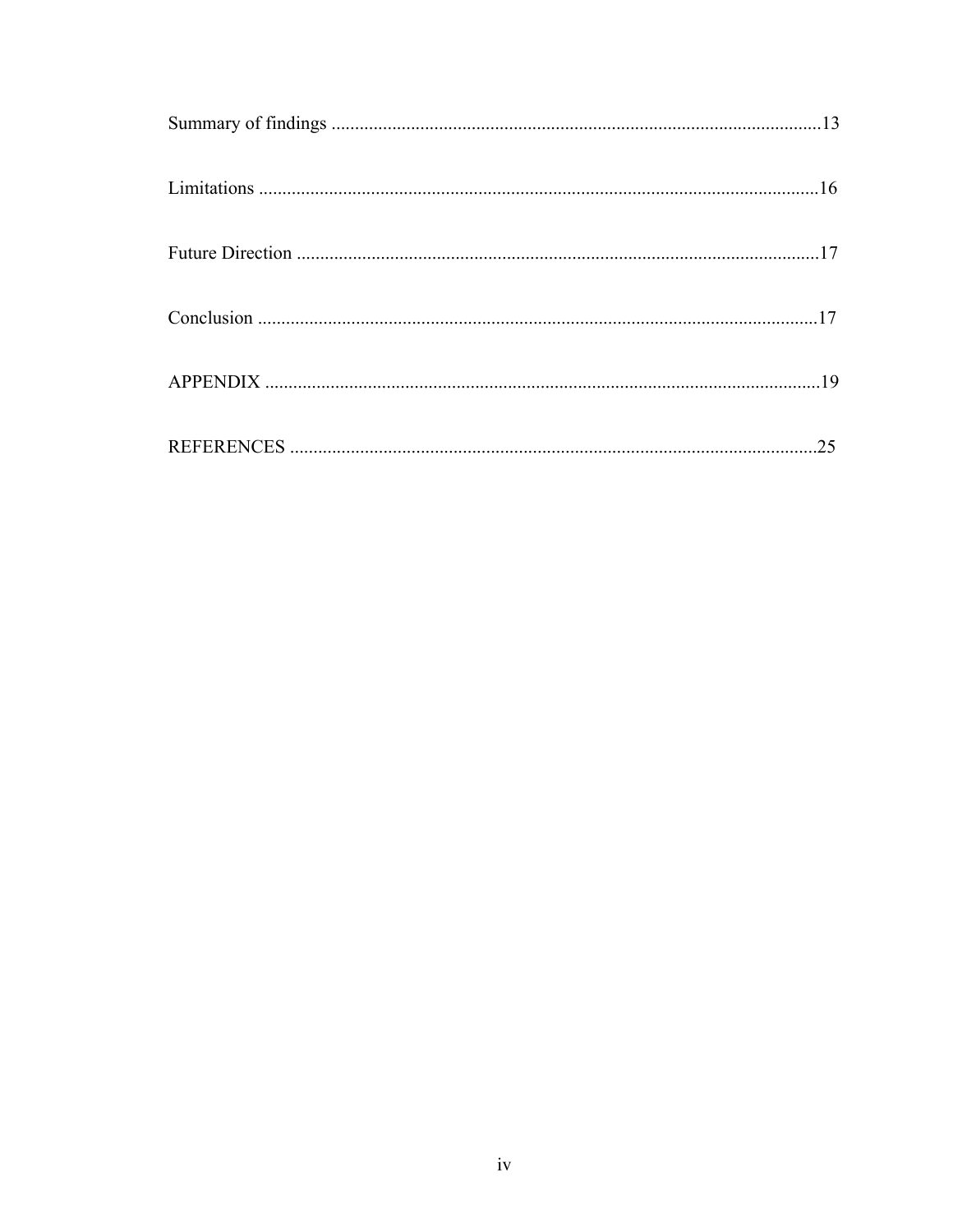# **LIST OF TABLES**

|--|--|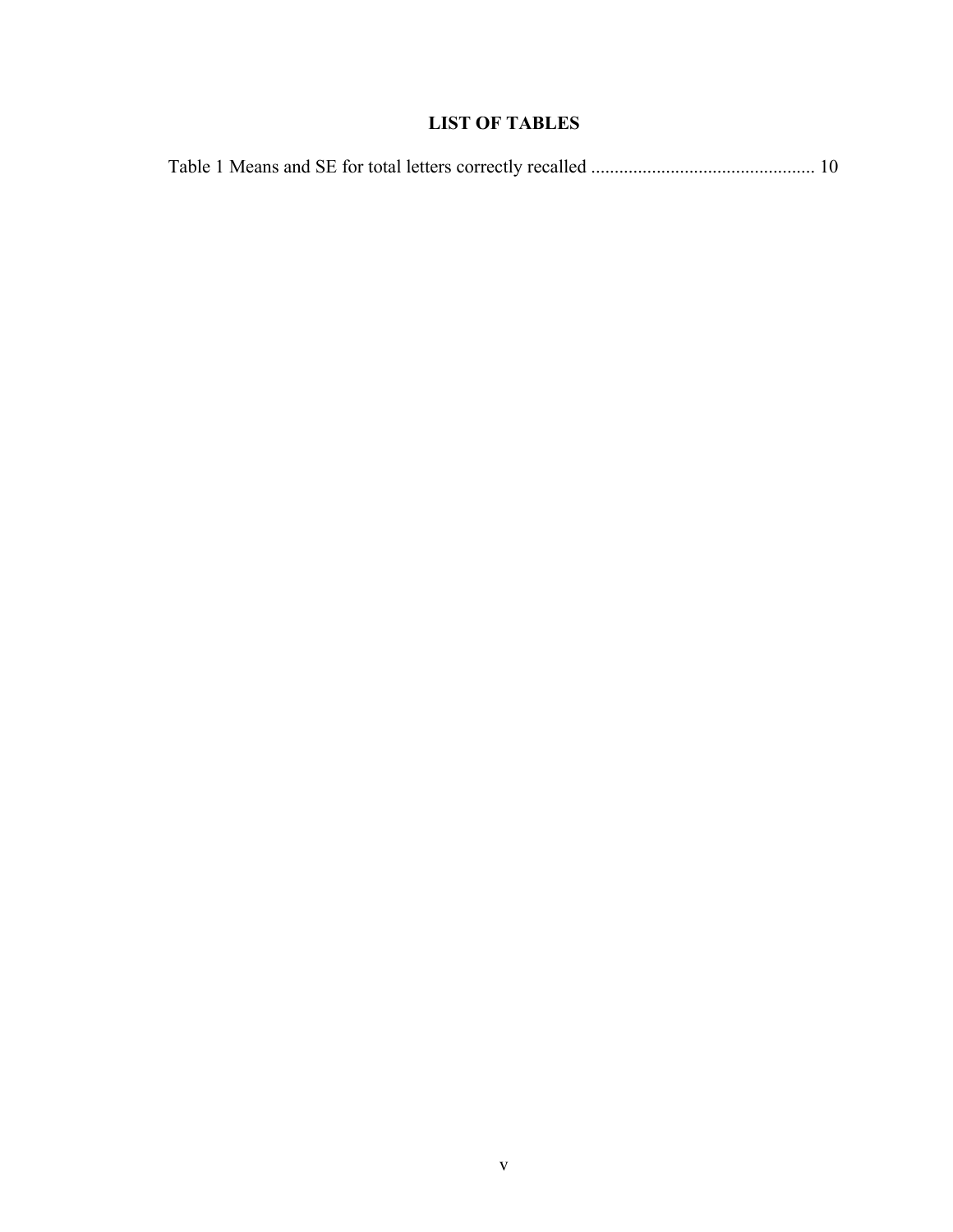# **LIST OF FIGURES**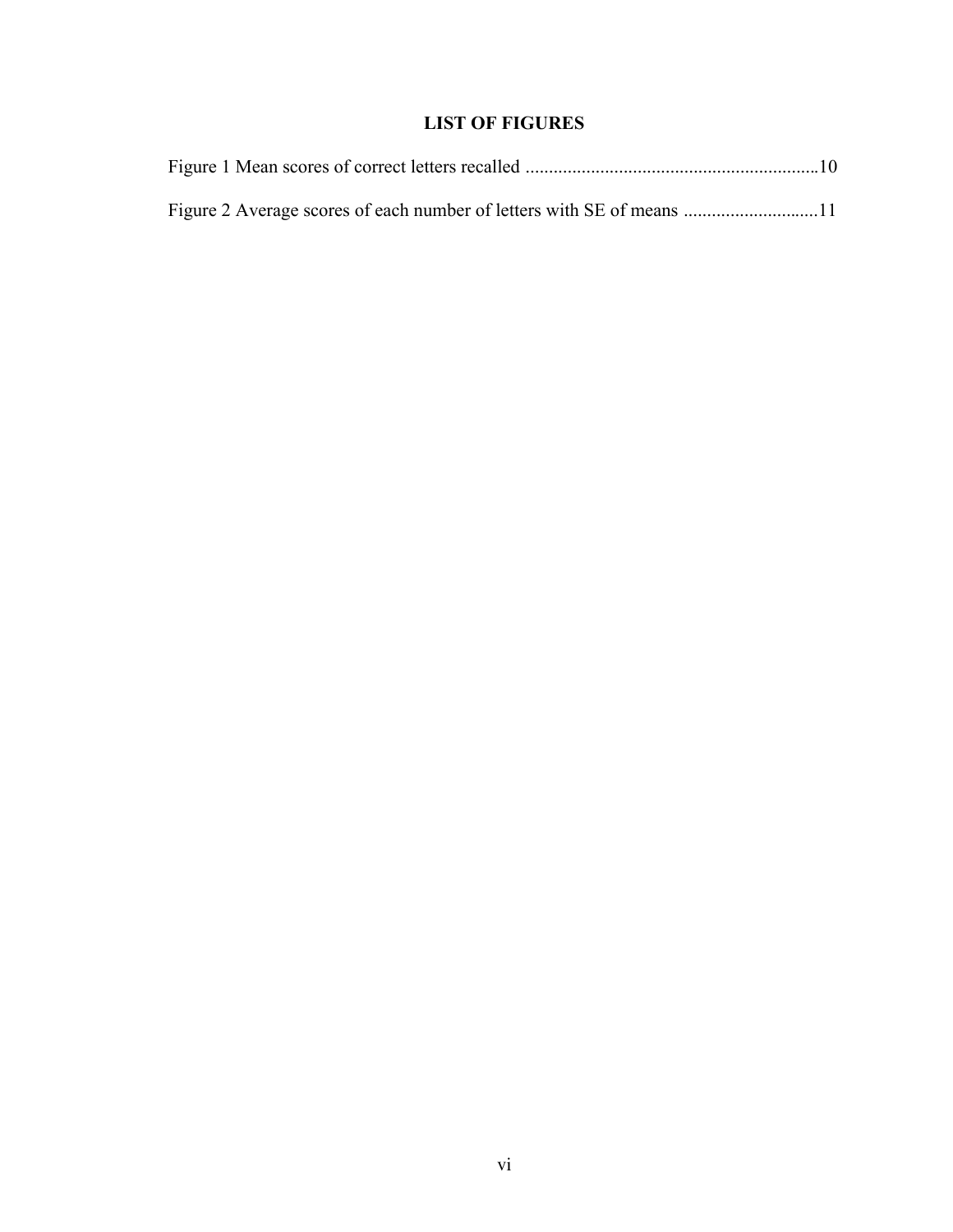## **CHAPTER 1. INTRODUCTION**

Remembering a phone number, address, someone's name, or even where you parked your car all rely on the same function- working memory. Working memory is the common denominator when a task requires immediate recall of information that would otherwise be forgotten and is forgotten once limited capacity is exceeded (Baddeley, 2009). This capacity usually ranges between  $3 - 9$  items (Baddeley, 2009). Decades of research has been conducted attempting to further understand, manipulate, and improve working memory processes (Baddeley 2012). These studies have proposed several factors that, to some degree, influence working memory capabilities (Baddeley 2012; Conway, et al., 2005). The current study uses immediate feedback in an attempt to manipulate intrinsic motivation. Motivation in general has been declared an imperative element when goal achievement is considered (Houwer, et al., 2012). Feedback, as commonly known, has proven to positively influence performance (Fyfe, et al., 2014). It is fair then to ask what effect, if any, a variable relating to goal achievement and another relating to performance improvement will have on working memory abilities when manipulated (Houwer, et al., 2012).

The current study aims to investigate how manipulating feedback effects intrinsic motivation on working memory ability using reverse letter span tasks. To provide rationale for the current study, the following covers several reviews of relevant literature and past conducted studies that investigated similar topics and variables. The review will be followed by a discussion on the current study and how these factors contribute to working memory recall abilities.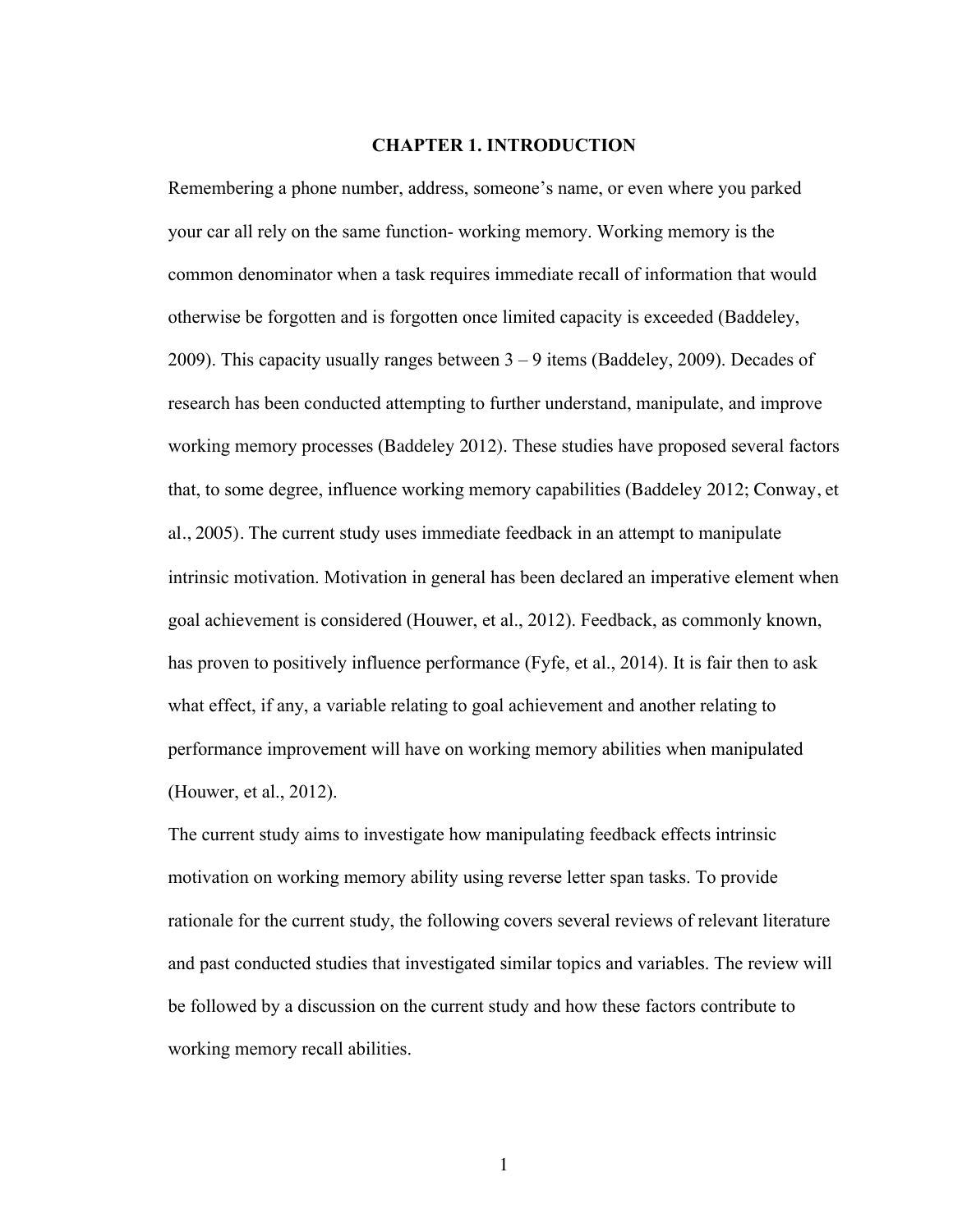# **Working Memory**

Working memory (WM) can be defined as the limited information that is readily recalled while executing cognitive tasks, such as understanding, reasoning, and comprehension (Houwer, et al., 2012). It temporarily stores information for short-term memory maintenance and is a steppingstone for retention and retrieval in long-term memory (Houwer, et al., 2012). Understanding WM is significant due to links recognized between WM and other cognitive functions, such as learning, problem solving, and planning (Cowan, 2013). Studies investigating WM processes provides researchers with insight to the underlying mechanisms of psychiatric and neurological disorders with the potential to recognize, assess, treat, and, hopefully, eradicate these disorders (Ku, 2019). WM function is implemented in several areas of our every-day-use, such as work, school, daily tasks, and so on (Cowan, 2013).

Previous research has investigated methods of enhancing WM abilities (Adam & Vogel, 2016). Of the methods assessed, WM training and interventions have been repeatedly used and debated (Jaeggi, et al., 2008). Literature regarding WM training is inconclusive as researchers continue to ascertain if the training is effective on WM abilities, fluid intelligence, or other cognitive functions (Ku, 2019). A study that tested the efficacy of WM training found a positive correlation amongst Parkinson's patients (Ophey, et al., 2020). Researchers asked participants diagnosed with Parkinson's to complete working memory training (WMT) for a 3-month period to determine if WMT would prevent cognitive decline amongst patients (Ophey, et al., 2020). Results revealed that not only did participants that trained show less decline in cognitive abilities but also claimed to have higher levels of motivation and satisfaction regarding WMT (Ophey, et al., 2020).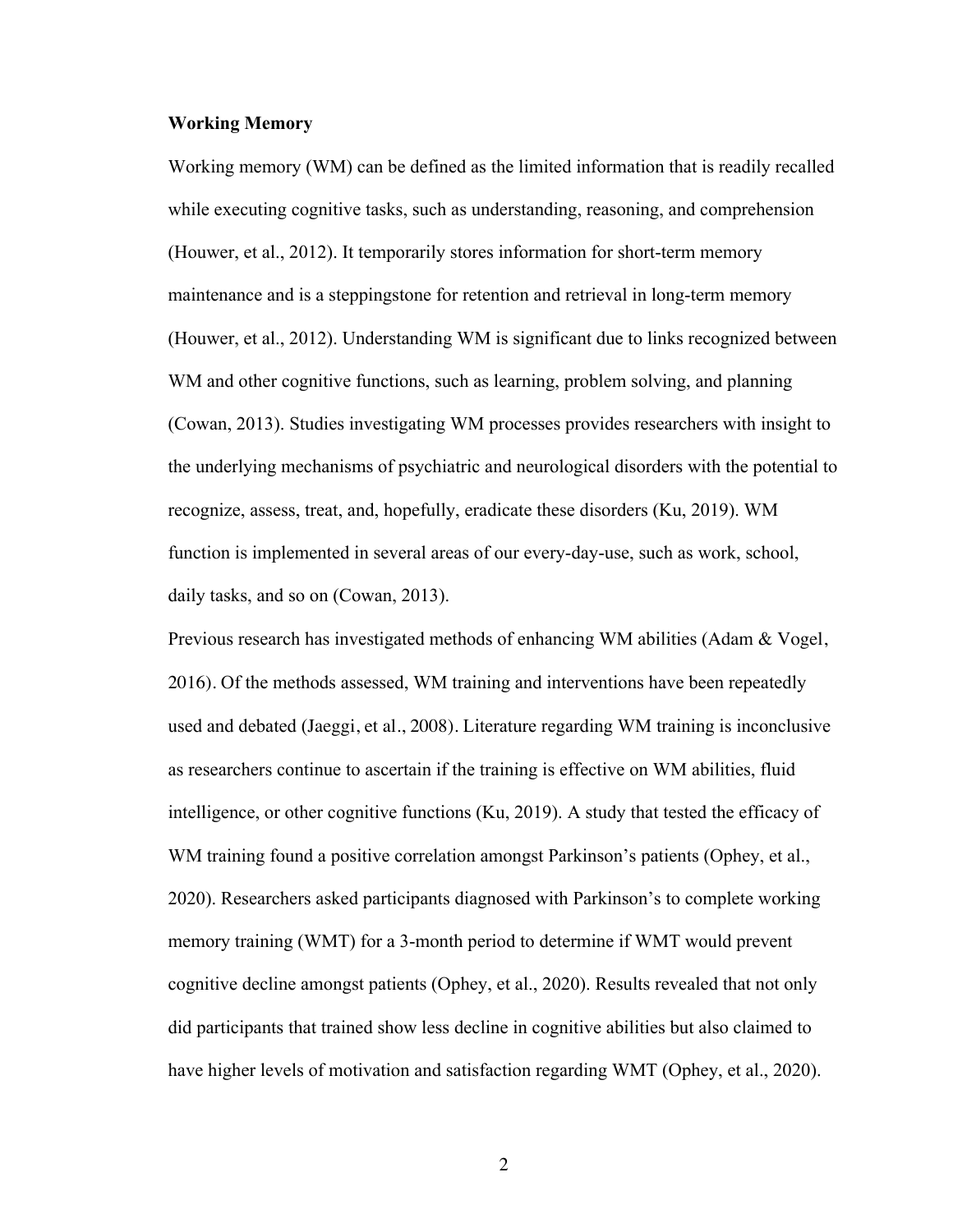Another study compared how/if WMT effected young, ages 19-36, and older, ages 62-77, adults WM abilities (Von Bastian, et al., 2012). Participants underwent intense WMT and were then tested in 3 specific areas of WM, storage and processing, relational integration, and supervision (Von Bastian, et al., 2012). Results found that both young and older adults displayed improvement in task measuring, but the effects of WMT were not transferable to reasoning measures (Von Bastian, et al., 2012). Nevertheless, these outcomes attest the need to investigate further on how and what methods can be used to improve WM (Von Bastian, et al., 2012). This recognition is what motivated the current study to look beyond WMT methods and consider other variables, like motivation and feedback, effectiveness.

#### **Motivation**

Motivation is the process that initiates and maintains goal-orientated behaviors (Baddeley, 2012). Psychology describes motivation as the "urge" to fulfill goals and optimizes well-being, maximizes pleasure, and minimizes physical pain (Baddeley, 2012). WM aligns with motivational behavior(s) by prioritizing information processed for immediate recall to also assist in our short- and long-term goals (Yüvrük, et al., 2020).

In a study that examined the effect emotion has on WM abilities, researchers found that the emotional state measured was far more effective on WM than the valence dimension measured in contrast (Yüvrük, et al., 2020). This suggests that emotions can positively effect WM. A similar study specifically compared motivational effects vs valence effects on WM function (Yüvrük, et al., 2020). The results were not found significant, however, the effects from motivation-based dimensions were deemed more effective on WM recall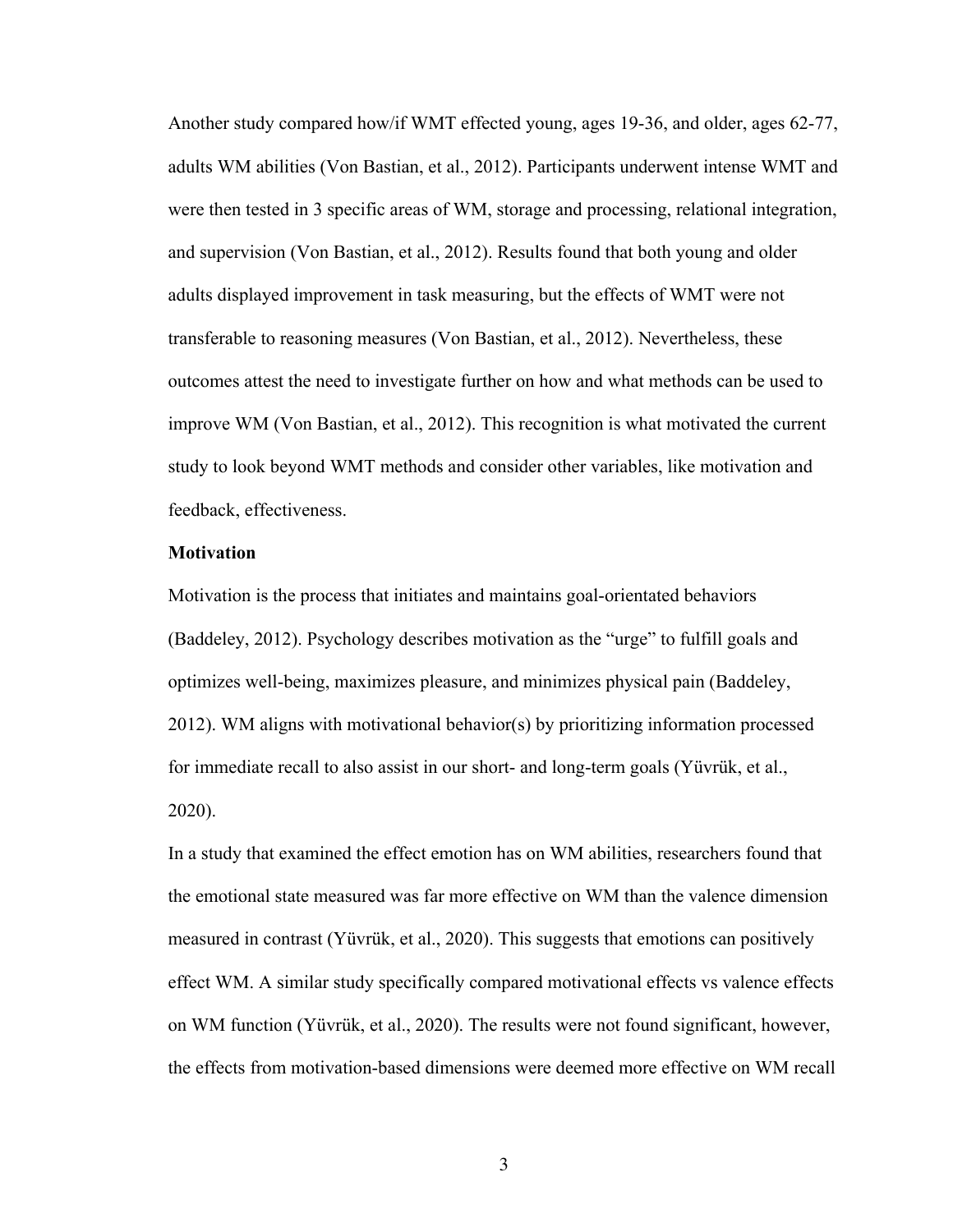speed than those measured in the valence-based dimension (Yüvrük, et al., 2020). These results, though inconclusive, demonstrate the influence motivation has on WM processes (Yüvrük, et al., 2020).

Whether motivation is relevant to WM performance, however, is not the question. The debate lies in which type, intrinsic or extrinsic motivation, is more effective (Mills & Blankstein, 2000). Intrinsic motivated behaviors are initiated via personal satisfaction(s), whereas extrinsically motivated behaviors are reward driven (Baddeley, 2012). Several studies have been conducted to solve the debate between the two, though the argument remains unsettled ((Mills & Blankstein, 2000; Boedecker, et al., 2013; Pascoe, et al., 2018; Wilhelm, et al., 2019; Liu, et al., 2019; Duan, et al., 2020). Regardless, the current study deemed intrinsic motivation as a more suitable form to enhance WM capabilities. This incentive was decided after reviewing relevant literature from the following studies that claim intrinsic motivation should be the default selection when learning and cognitive processes are involved (Boedecker, et al., 2013).

A study comparing extrinsic vs intrinsic motivation found that intrinsic motivation not only raised overall activity for participants but also proposed better performance in complex tasks where creative problem-solving is essential (Boedecker, et al., 2013). Referring to previously mentioned WMT methods as a form of enhancement, one study names intrinsic motivation as "achievement" motivation and explored whether it enhances WM performance post WMT and, if so, could these positive influences be transferred to other cognitive tasks (Zhao, et al., 2017). Participants were counted as having either high or low achievement motivation and underwent WMT modules that analyzed executive functions and fluid intelligence (Zhao, et al., 2017). The results of this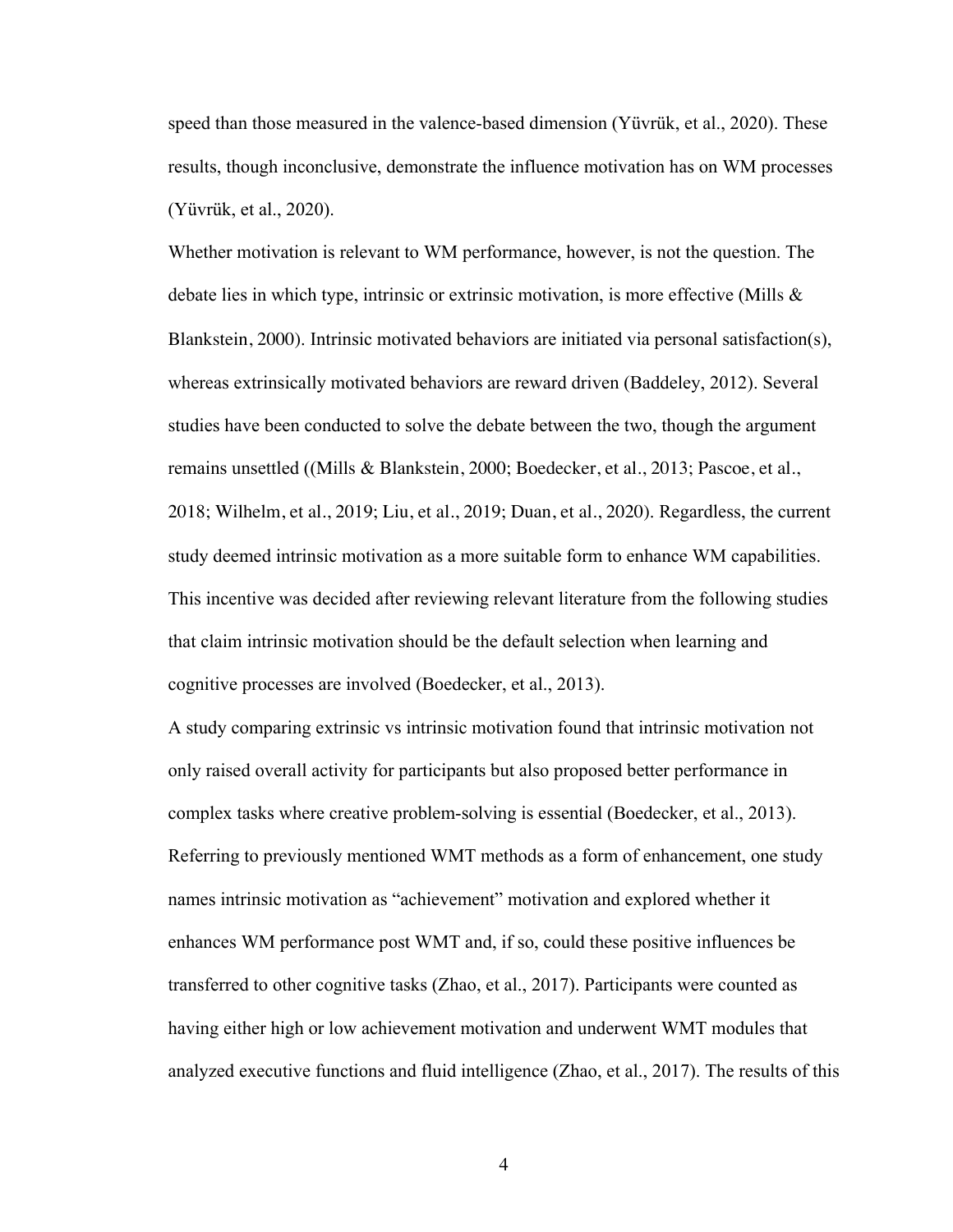study indicated that participants with high achievement motivation did perform better during WMT modules, but the effects were not transferable to other cognitive tasks (Zhao, et al., 2017).

Another study using WMT as a method of measuring enhancement looked at the mindset of individuals completing training interventions (Appelgren, et al., 2015). The results indicated that those with higher-intrinsic motivation completed more sessions and were found to try harder after setbacks (Appelgren, et al., 2015). Those with high intrinsic motivation also associated with higher academic performance (Appelgren, et al., 2015). A similar study looking at intrinsic motivations influence on WMT effectiveness in cognitive endurance found that participants tried harder after "setbacks" during the training questionnaires and that high-intrinsic motivation relates to a higher academic performance (Miller-Cotto & Byrnes, 2020). Based on the results of these studies comparing intrinsic and extrinsic motivation effectiveness, the current study opted to use intrinsic motivation as a variable to influence WM capabilities (Appelgren, et al., 2015; Miller-Cotto & Byrnes, 2020).

#### **Feedback**

Feedback allows alterations in performance and/or behavior to be made to further the progression in the subject, skill, or task at hand (Tullo, et al., 2020). One study analyzed the impact feedback has on an individual's performance by analyzing the readiness, willingness, and ability to learn from the feedback provided (Garino, 2019). Results of this study revealed that successful participants, those that were able to learn from the feedback, possessed no negative emotion and knew how to handle criticism effectively (Garino, 2019).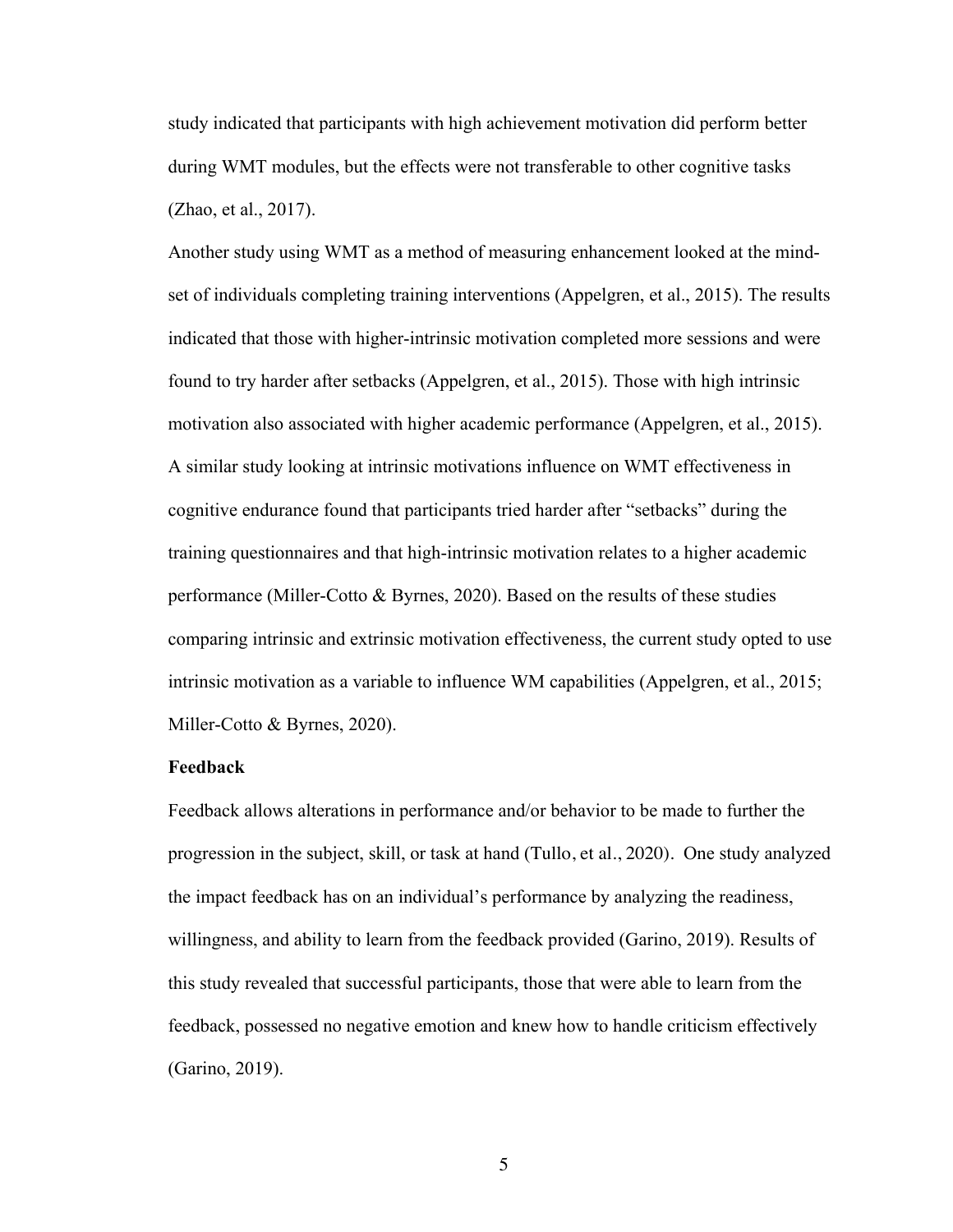Similar research has investigated whether feedback has any influence on WM performance (Wardlow & Heyman, 2016). A study conducted by Adam and Vogel (2018) examined how/if visual working memory abilities could be improved with feedback and training (Adam & Vogel, 2018). Results found that participants receiving feedback did, in fact, perform better than those with no feedback during training sessions (Adam & Vogel, 2018). However, these progressions were limited (Adam & Vogel, 2018). Participants that practiced with feedback did not perform better than those that practiced with no feedback when it came to the final test session, where no feedback was provided for either group (Adam  $& \text{Vogel}, 2018$ ). This study also concluded that, while benefiting results on performance, immediate feedback is not an effective method in improving visual WM abilities (Adam & Vogel, 2018).

Alternatively, a study that analyzed the influence feedback has on reference production amongst children found a positive correlation between effectively using the provided feedback and WM abilities (Wardlow & Heyman, 2016). The study claimed that students who were able to produce more "informative referring expressions" by making better use of feedback also possessed higher WM capabilities than children who did not (Wardlow & Heyman, 2016). Researchers presumed that feedback enables learning in reference to referential communication and that it plays a beneficial role in learning processes (Wardlow & Heyman, 2016).

### **Current study**

The goal of the current study is to answer the following question: does feedback influence intrinsic motivations' effect on working memory capabilities? The variables and outcome of the current study were hypothesized to produce similar findings in a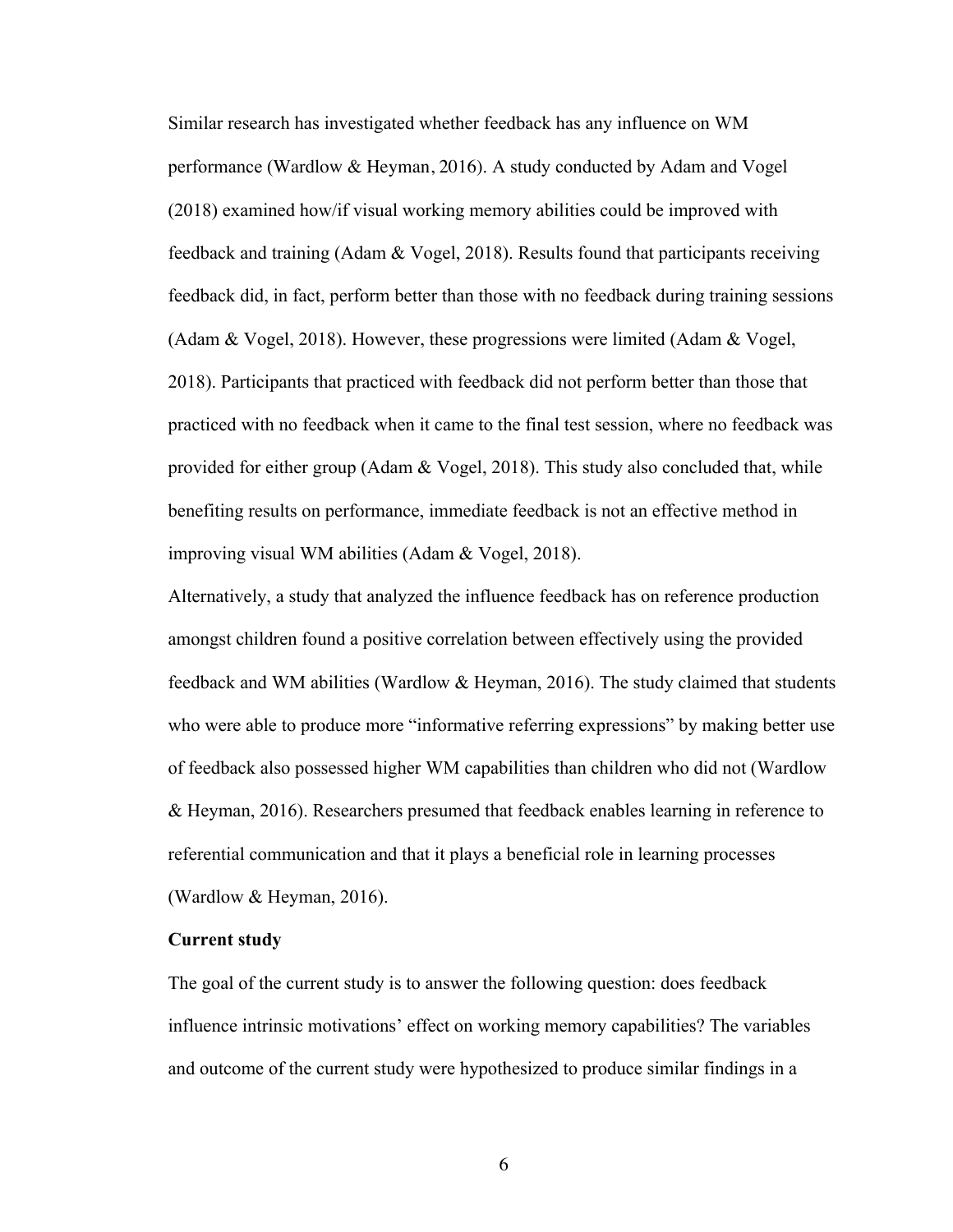related study conducted by DePasque and Tricomi (2015). DePasque and Tricomi (2015) investigated how intrinsic motivation and feedback effect learning processes in an educational context. Their measures involved fMRI imaging of the left medial temporal lobe while students completed feedback-based learning tasks (DePasque & Tricomi, 2015). These images were captured both before and after learning tasks that entailed motivational interviewing (DePasque & Tricomi, 2015). Their study concluded that both feedback and intrinsic motivation had a positive effect on students learning and memory processes (DePasque & Tricomi, 2015).

In the current study, participants were randomly divided into two groups. Group one (FB) received immediate feedback on their responses, while group two (NFB) received no feedback at all. Next, they were asked to complete 42 reverse letter span tasks. These span tasks consisted of random assortments of letters, the number of letters progressing from  $4 - 9$ , displayed to participants for 1 second. After 1 second, the display of letters was replaced with a blank space asking participants to recall the letters with instructions to do so in reverse order. Those in the FB group were informed with immediate feedback whether their responses were "correct" or "incorrect". Each response, regardless of the group, was counted and later analyzed to calculate an average score for performance comparison.

Our prediction prior to conducting this study was that individuals who received feedback would score higher than individuals who received no feedback during the reverse letter span tasks. Which in turn would suggest that receiving feedback positively influences participants WM capabilities. The sample for the current study was drawn from a pool of undergraduate students at St. John's University in New York.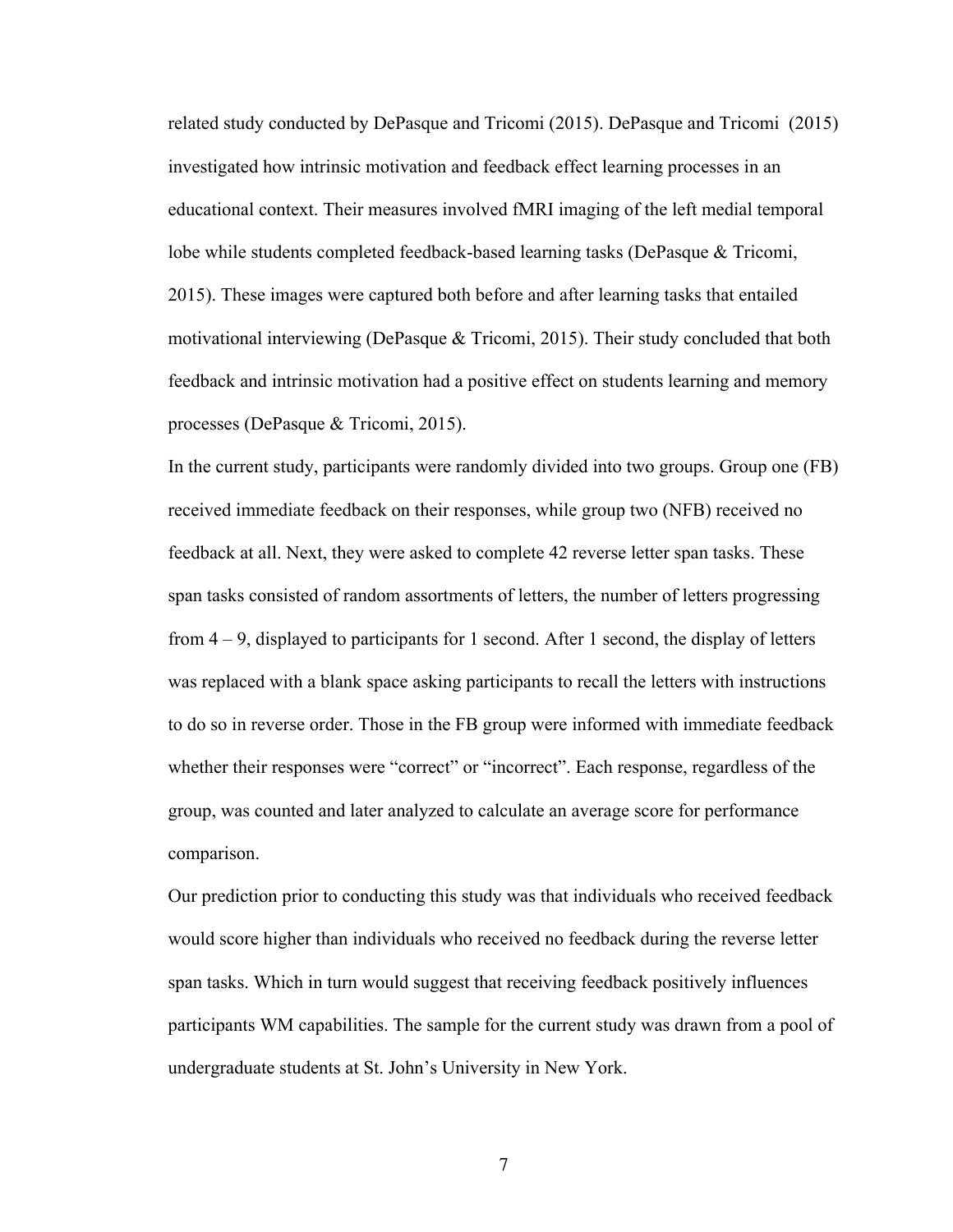#### **CHAPTER 2. STUDY**

#### **Method**

A total of 334 undergraduate students (*M*age 19.37, *SD*age = 1.79) from a private university in the United States participated in this study in exchange for course extra credit. Of the enrolled participants, 225 (67.37%) identified as female, 85 (25.45%) identified as male, and 24 (7.19%) did not specify their gender identity. After giving informed consents, the participants completed an online survey at a location of their choosing.

The 334 participants were divided into either the feedback receiving group (FB), with a total of 171 participants, or the no feedback receiving group (NFB), with a total of 163 participants. The FB group was informed of their responses being correct or incorrect, while the NFB group received no feedback at all on their responses. The survey consisted of 42 reverse letter span tasks that progressed from 4 to 9 letters, displaying 7 assortments of each. The letters were displayed to participants for 1 second. After the 1 passed, the screen switched to a blank space with instructions asking participants to recall the letters in reverse order from which they were previously displayed. All participants were asked for demographic information upon finishing the survey and submission.

#### **Measures**

#### **Reverse Letter Span Tasks**

WM was measured using reverse letter span tasks (Conway, Andrew R., et al., 2005). The survey consisted of 42 reverse letter span task assortments that progressed from 4 to 9 letters for participants to recall. Samples of these reverse letter span task assortments are listed in the appendix.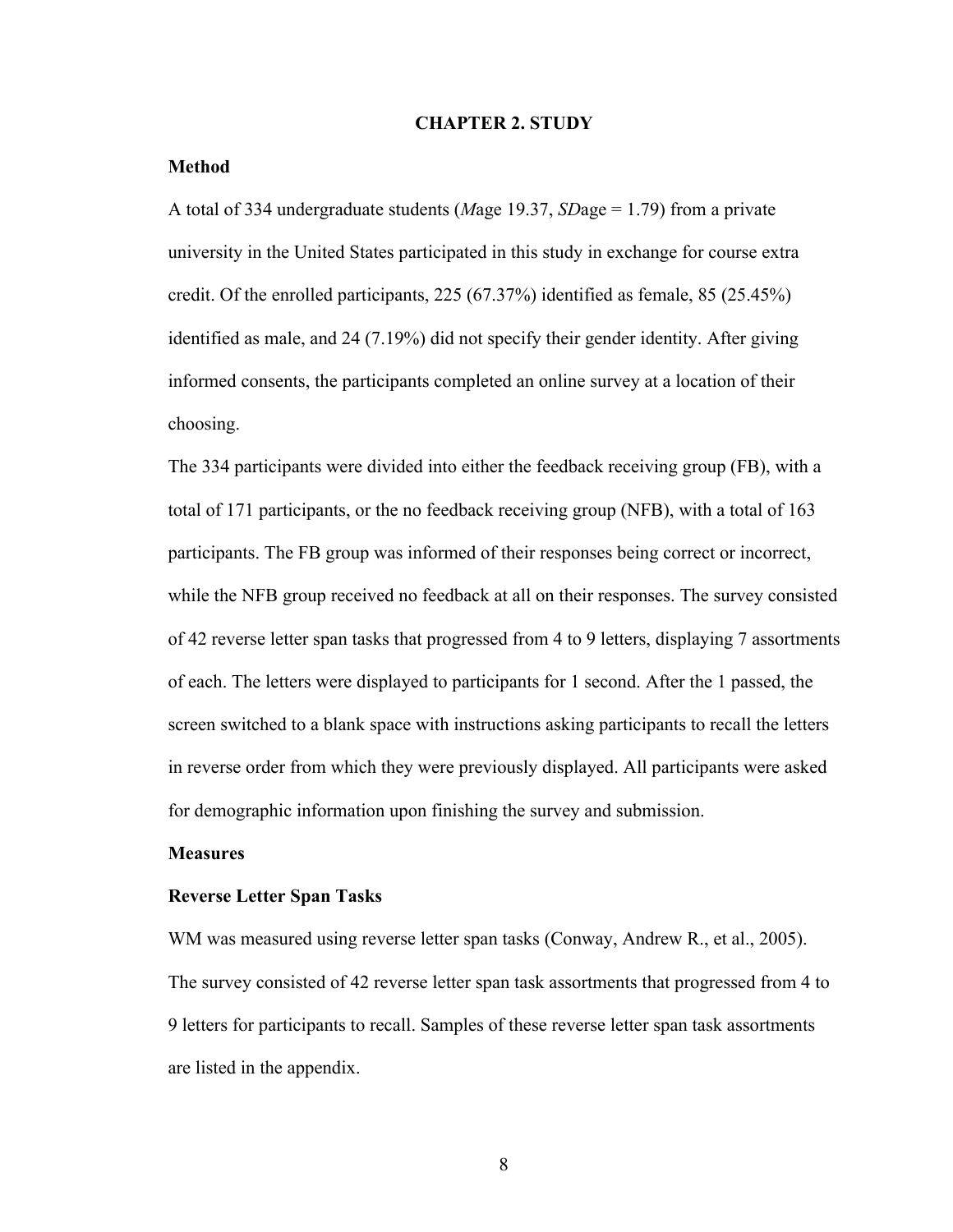#### **Scoring**

An all-or-nothing unit was used when scoring participants responses (Conway, et al., 2005). This form of scoring requires participants to not only recall the correct letters, but they must also be in the correct, reverse order. If participants answered perfectly, they received 1 point. Any variations, wrong order, missing/wrong letters, etc. resulted in 0 points.

#### **Results**

#### **Descriptive Statistics**

Table 1 shows the descriptive statistics for all variables. Figure 1 displays the variation of average scores between the FB and NFB group as the number of letters to recall increased. Figure 2 displays the average score for each number of letters with the standard error of means included. For no/blank responses, 0 was put in place for scoring purposes. Survey completion less than 25% were the cut-off for acceptability. As hypothesized, preliminary analysis found that the participants who received feedback, labeled FB, answered more items perfectly  $(M = 15.8, SD = 7.6)$  than participants who did not receive feedback, labeled NFB,  $(M = 14.4, SD = 7.9)$ . This trend was seen for span tasks containing 4, 5, 6, 7, and 9-letters. The NFB group did, however, have a higher average score ( $M = 0.82$ ) for the 8-letter assortment.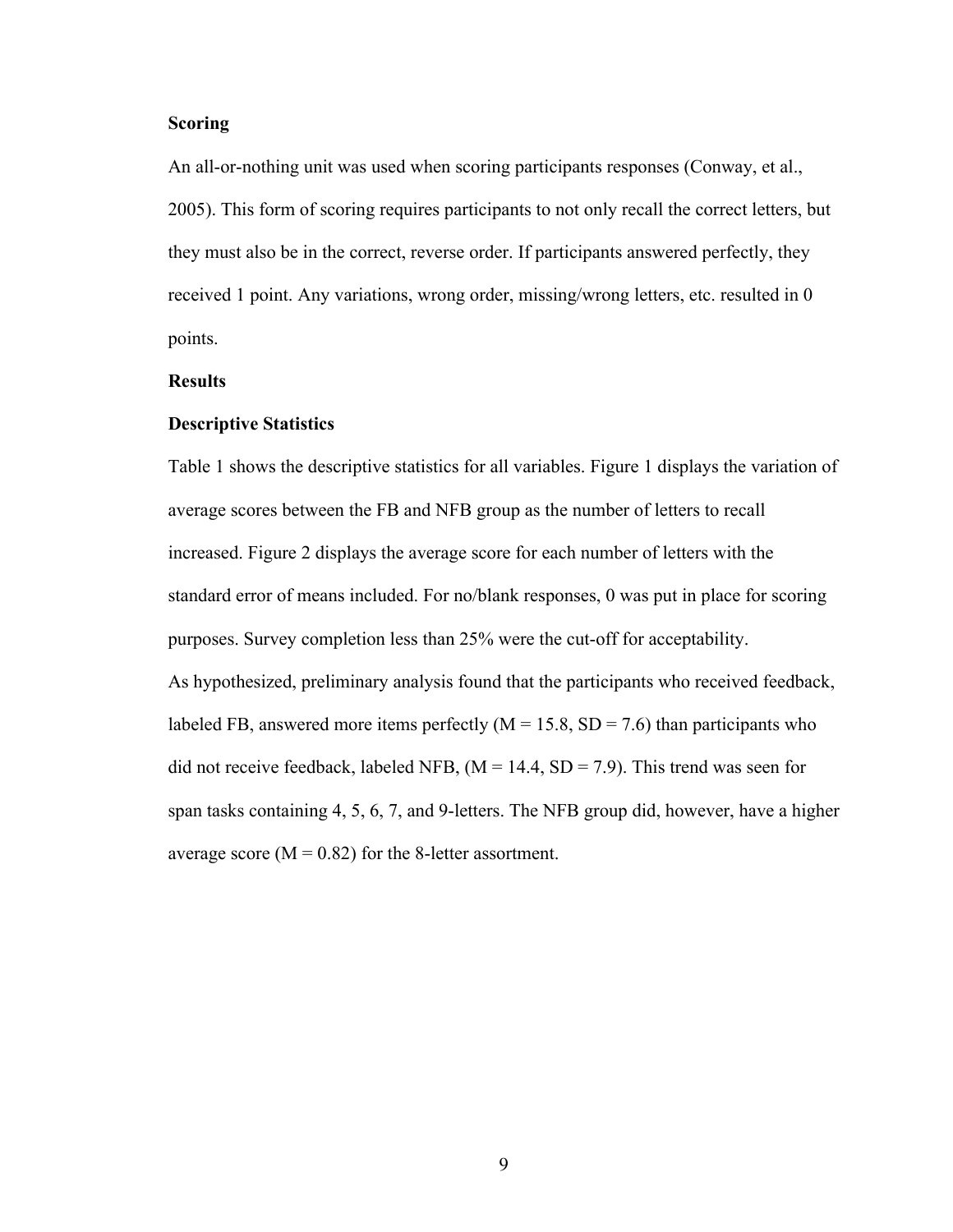| Letters | Condition  | Mean  | <b>SE</b>  | N   |
|---------|------------|-------|------------|-----|
| 4       | <b>FB</b>  | 5.52  | 0.10002526 | 163 |
|         | <b>NFB</b> | 5.294 | 0.12696652 | 171 |
| 5       | <b>FB</b>  | 4.357 | 0.15554387 | 163 |
|         | <b>NFB</b> | 4.061 | 0.17200399 | 171 |
| 6       | <b>FB</b>  | 2.48  | 0.14682607 | 163 |
|         | <b>NFB</b> | 2.35  | 0.15289244 | 171 |
|         | <b>FB</b>  | 1.93  | 0.15172027 | 163 |
|         | <b>NFB</b> | 1.479 | 0.14623473 | 171 |
| 8       | <b>FB</b>  | 0.807 | 0.13512587 | 163 |
|         | <b>NFB</b> | 0.816 | 0.12767145 | 171 |
| 9       | <b>FB</b>  | 0.678 | 0.13023166 | 163 |
|         | <b>NFB</b> | 0.429 | 0.089605   | 171 |

*Table 1.* Means and SE for total letters correctly recalled



*Figure 1.* Mean scores of correct letters recalled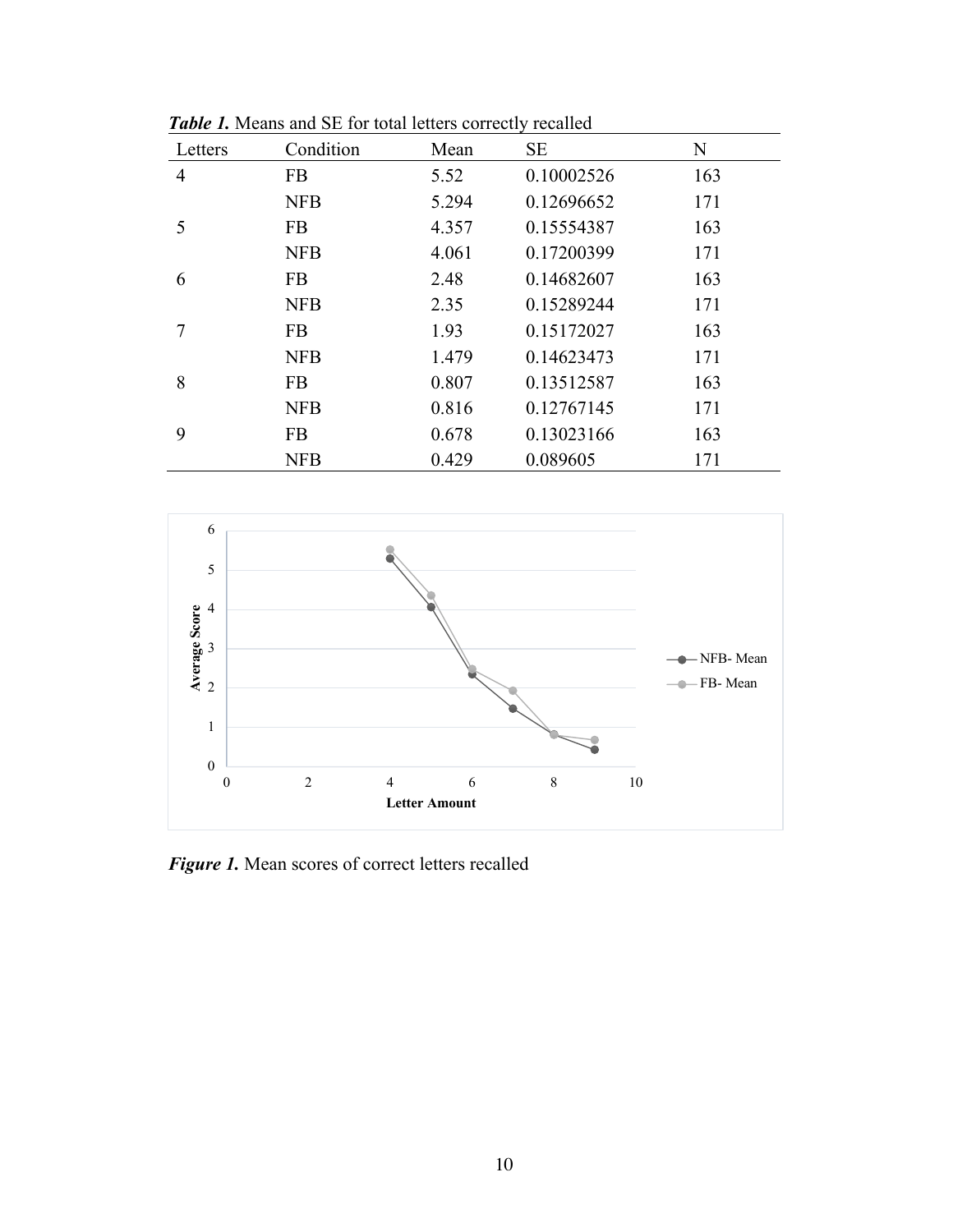

*Figure 2.* Average scores of each number of letters with SE of means

## **Main Analysis**

This study was conducted to analyze how immediate feedback effects intrinsic motivations' influence on WM abilities. The following prediction was made prior to conducting this study: an individual that receives immediate feedback on her/his response will score higher than an individual that receives no feedback at all on her/his performance during reverse letter span tasks. A 2 by 6 mixed model Analysis of Variance (ANOVA) for total number of correct responses included the number of letters per span task as a within-groups factor and feedback or no feedback as a between-groups factor. The score earned was the dependent variable and feedback or no feedback were the independent variables on participant's performances. Participants did better with fewer letters, as would be expected  $(F(5,1660) = 685.261, p < .001 \frac{p}{p^2} = 0.494)$ . However,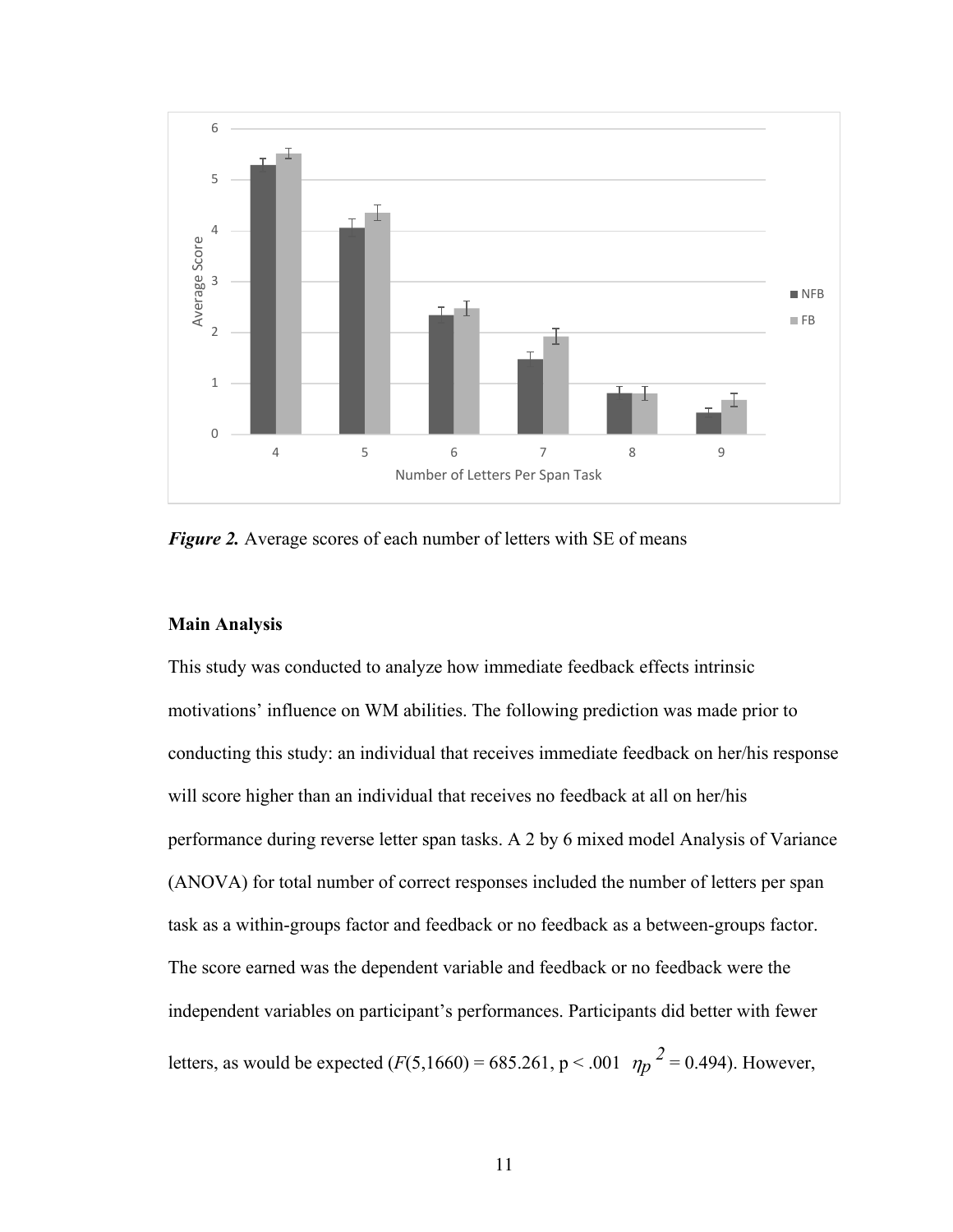contrary to our hypothesis, the analysis did not show a significant effect of feedback on performance during reverse letter span tasks,  $F(1,332) = 2.500$ ,  $p = .115$ ,  $\eta_p^2 = 0.002$ ), nor was there an interaction  $(F(5,1660) = 1.107, p = .355, \eta_p^2 = 0.000)$  with participants that received feedback ( $M = 15.8$ ,  $SD = 7.6$ ) scoring close to the average score of participants that did not receive feedback ( $M = 14.4$ ,  $SD = 7.9$ ).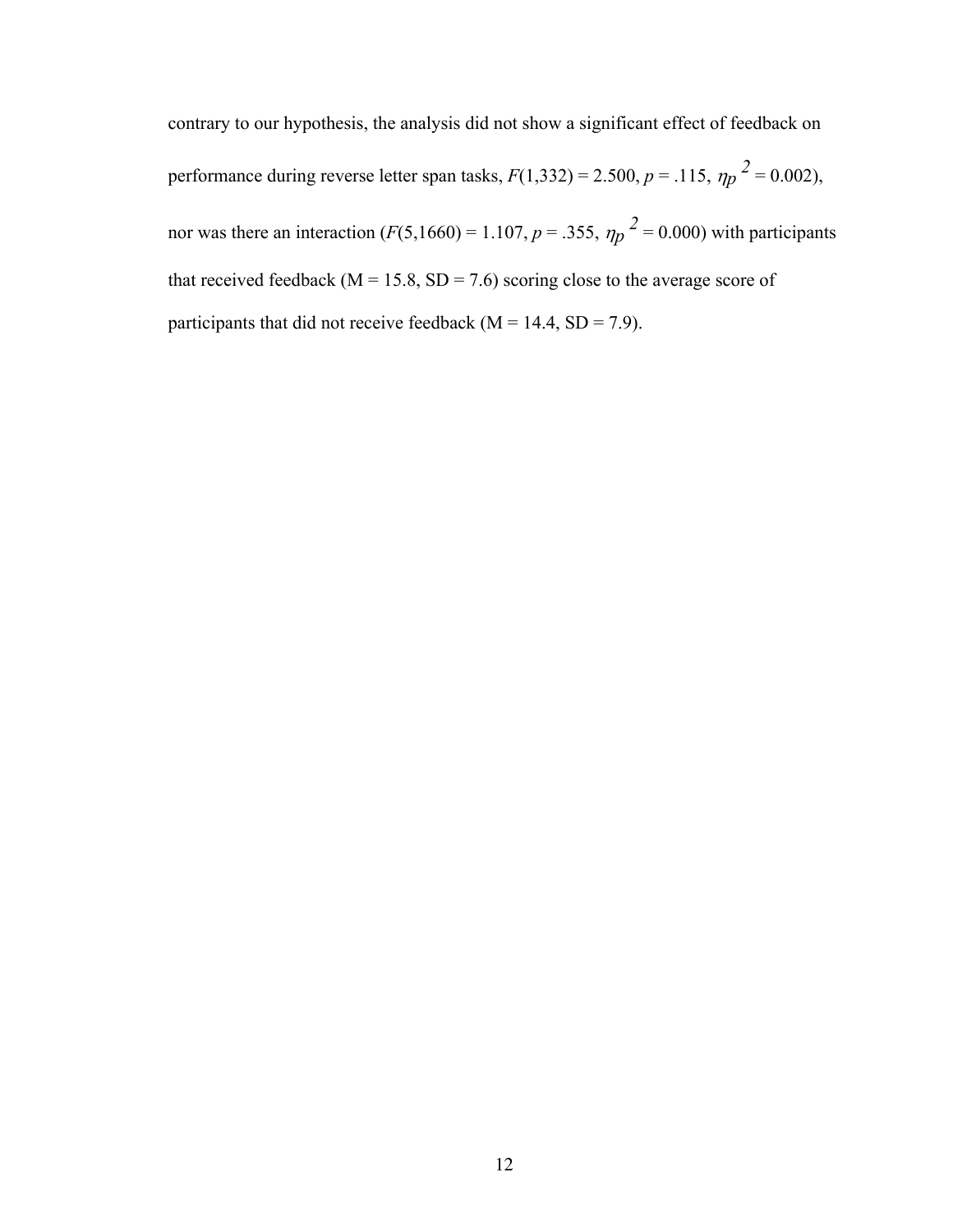#### **CHAPTER 3. GENERAL DISCUSSION**

#### **Summary of Findings**

This study expanded on the findings of previous literature suggesting that feedback positively influences intrinsic motivations' effect on WM capabilities. However, the null hypothesis of this study stating that participants who receive feedback during reverse letter span tasks will average higher scores than participants who received no feedback was rejected based on the 2 by 6 mixed model ANOVA analysis.

While the results indicate no statistically satisfying effect, there is a positive trend to be recognized amongst 5 of the 6 scores averaged. Participants receiving feedback did have a slightly higher average score for the 4, 5, 6, 7, and 9 letter span tasks. These findings, while modest, do align with similar studies conducted, such as the Adam & Vogel (2018) study previously mentioned. To recap, the Adam  $& \text{Vogel} (2018)$  found that participants who received feedback during WM training sessions had a higher performance score than those who did not receive feedback. Another demonstration of consistencies between the current study and previous research is the positive effect Wardlow & Heyman (2016) found during their study on how feedback influences WM abilities. Their study concluded that, so long as the feedback provided is applied (i.e., participants digest the feedback and make alterations), feedback did enhance WM performance (Wardlow & Heyman, 2016).

This study's results, and others like it, are applicable to multiple areas. In the learning and memory component(s) of education, for example, WM has been deemed crucial. To demonstrate this, one study found that deficiencies in WM abilities presented a negative effect on students' progression in several academic areas, such as art, music, language,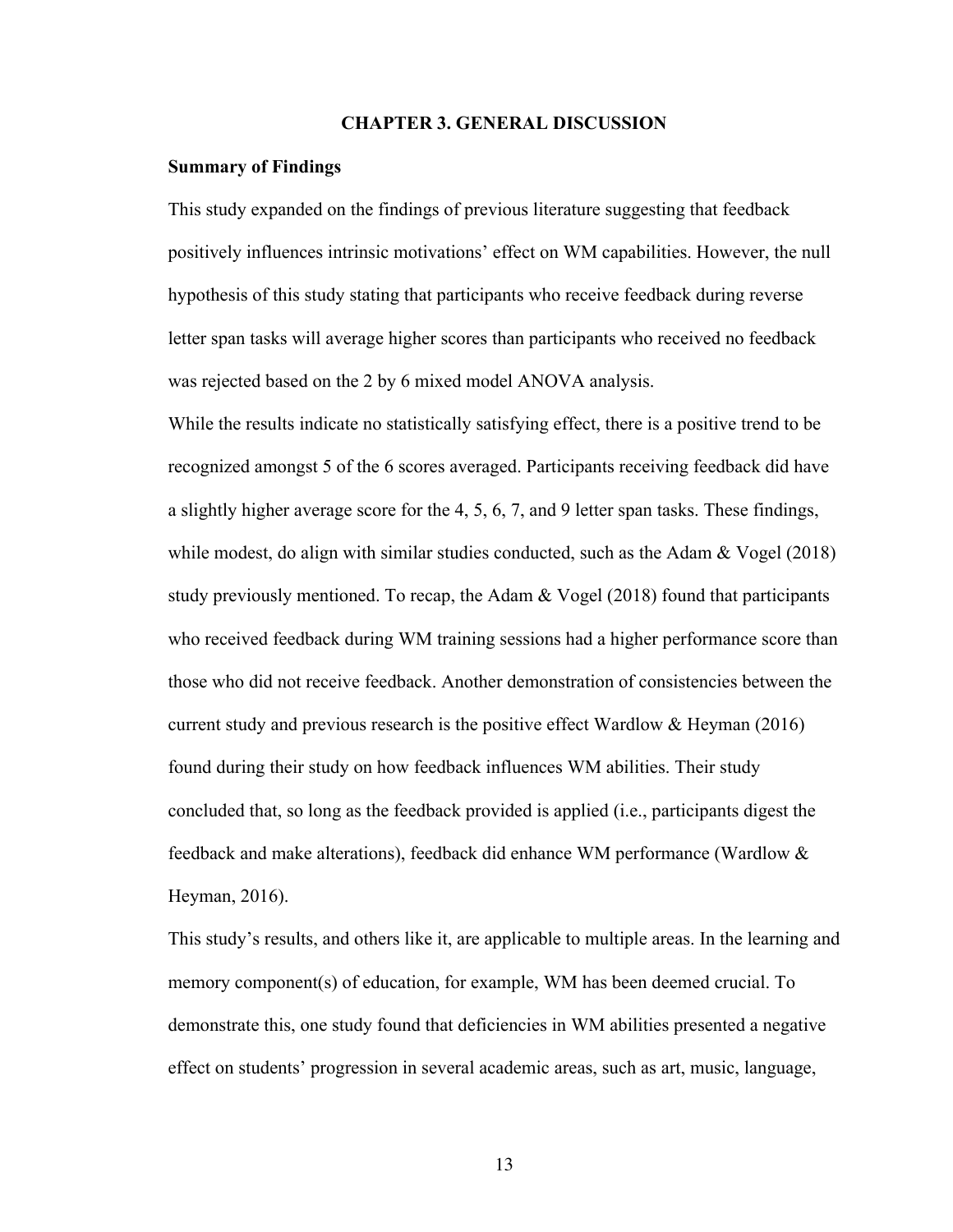technological learning, math, and reading as well as behavioral issues and inattentiveness in classroom settings (Prince & Gifford, 2016). WM has shown to influence performance by determining the level of focus provided in areas like instructions, problem-solving, organizing, and planning (Prince & Gifford, 2016). Prince and Gifford (2016) also found that WM plays a significant role in the development of phonological awareness and rapid automatic naming skills, both skills required when reading (Prince & Gifford, 2016). Motivation has been mentioned as a significant variable in academic settings as well (Yüvrük, et al., 2020). The current study attempted to manipulate intrinsic motivation to positively effect WM abilities. Though the results were limited, another study demonstrated this effectiveness by comparing the influence extrinsic and intrinsic motivation have on the academic performance of nearly 14,000 Chinese high school students (Liu, et al., 2019). The study's results supported the claim of intrinsic motivation having a positive effect on academic performance and found that students who were highly intrinsically motivated showed hindered academic performance when extrinsic incentives were used (Liu, et al., 2019). Another study comparing the two forms of motivation went as far as to investigate brain wave responses to each form (Wilhelm, et al., 2019). Based on EEG's examining the beta band in the motor cortex and Reward Positivity, this study found that intrinsic motivation enhanced by positive social comparisons stimulates similar cognitive and neural activity corresponding to highly motivated extrinsic incentives (Wilhelm, et al., 2019). Which can be interpreted as, while receiving extrinsic motives (rewards) is thought to be a more stimulating form of reinforcement, this study found that, if the intrinsically motivated reinforcement on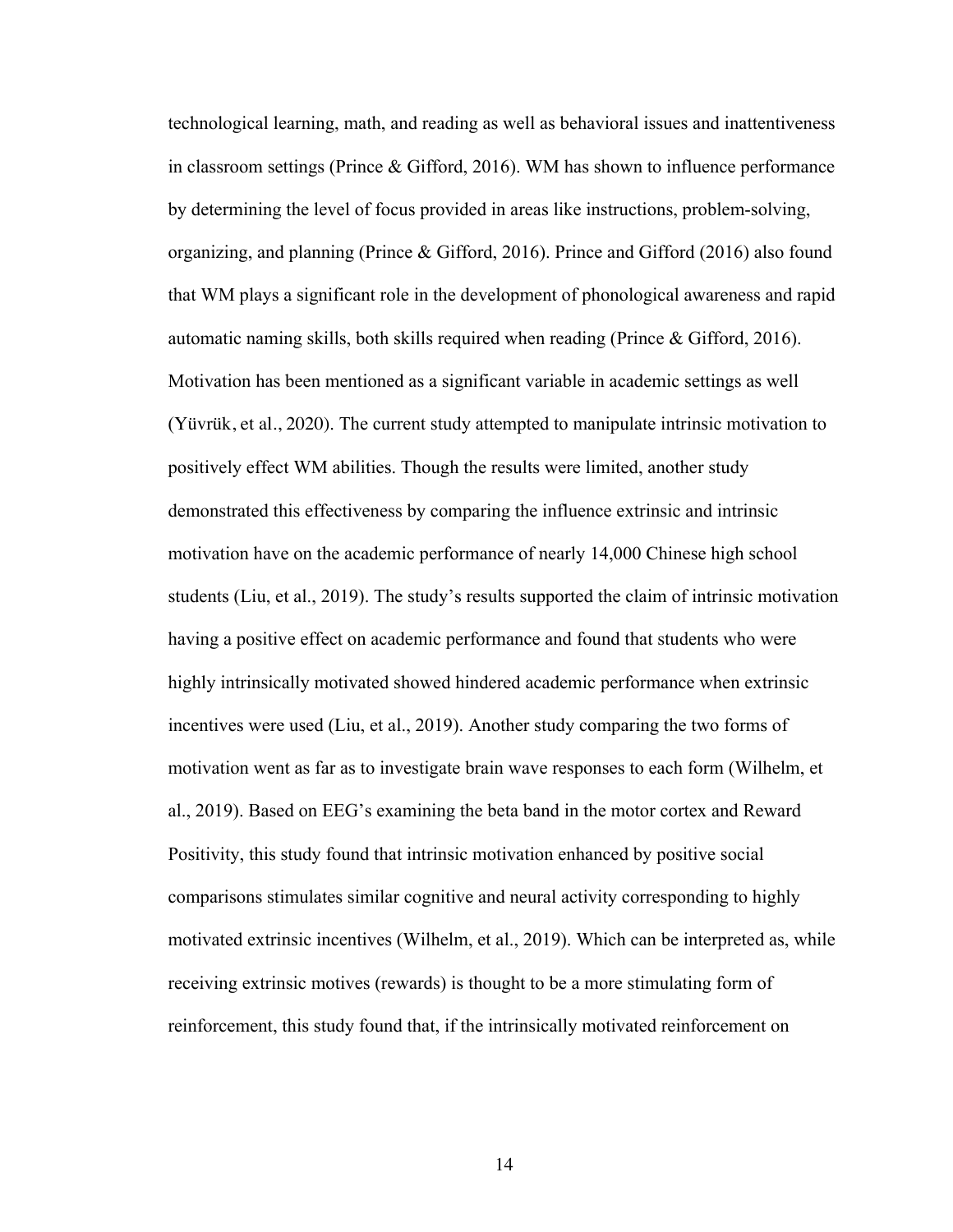performance is positive enough, it is as equally stimulating as an extrinsic based reinforcement is to the brain (Wilhelm, et al., 2019).

Studies have also claimed that various forms of feedback, specifically in classroom settings, are beneficial to students both excelling and struggling (Tullo, et al., 2020). One study found that students struggling, and have lower WM capacity, benefited more from outcome feedback (accuracy of answers provided) in comparison to strategy feedback (how answers are obtained) (Fyfe, et al., 2014). Another study compared how two forms of feedback, positive and informational, impacted students' intrinsic motivation pertaining to physical education (Koka & Hein, 2006). Over the course of two years, it was concluded that students receiving positive feedback reported higher intrinsic motivation than those who received informational feedback (Koka & Hein, 2006). The influence feedback has on one's performance is believed to be determined by the impact the feedback has on an individual (Garino, 2019). A study that investigated this impact on performance analyzed the readiness, willingness, and ability to learn from the feedback that was provided and found that successful participants, those that were able to learn from the feedback, possessed no negative emotion and knew how to handle criticism effectively (Garino, 2019). The current study provided immediate feedback or none to emphasis the influence feedback has on intrinsic motivations' effect on WM. The results indicate little effectiveness, but did, as mentioned, display a positive trend demonstrated by the 5 out of 6 letter scores having higher averages when feedback was given than when not. This finding does align with the pervious literature claiming feedback does positively effect performance abilities, specifically WM abilities in this study.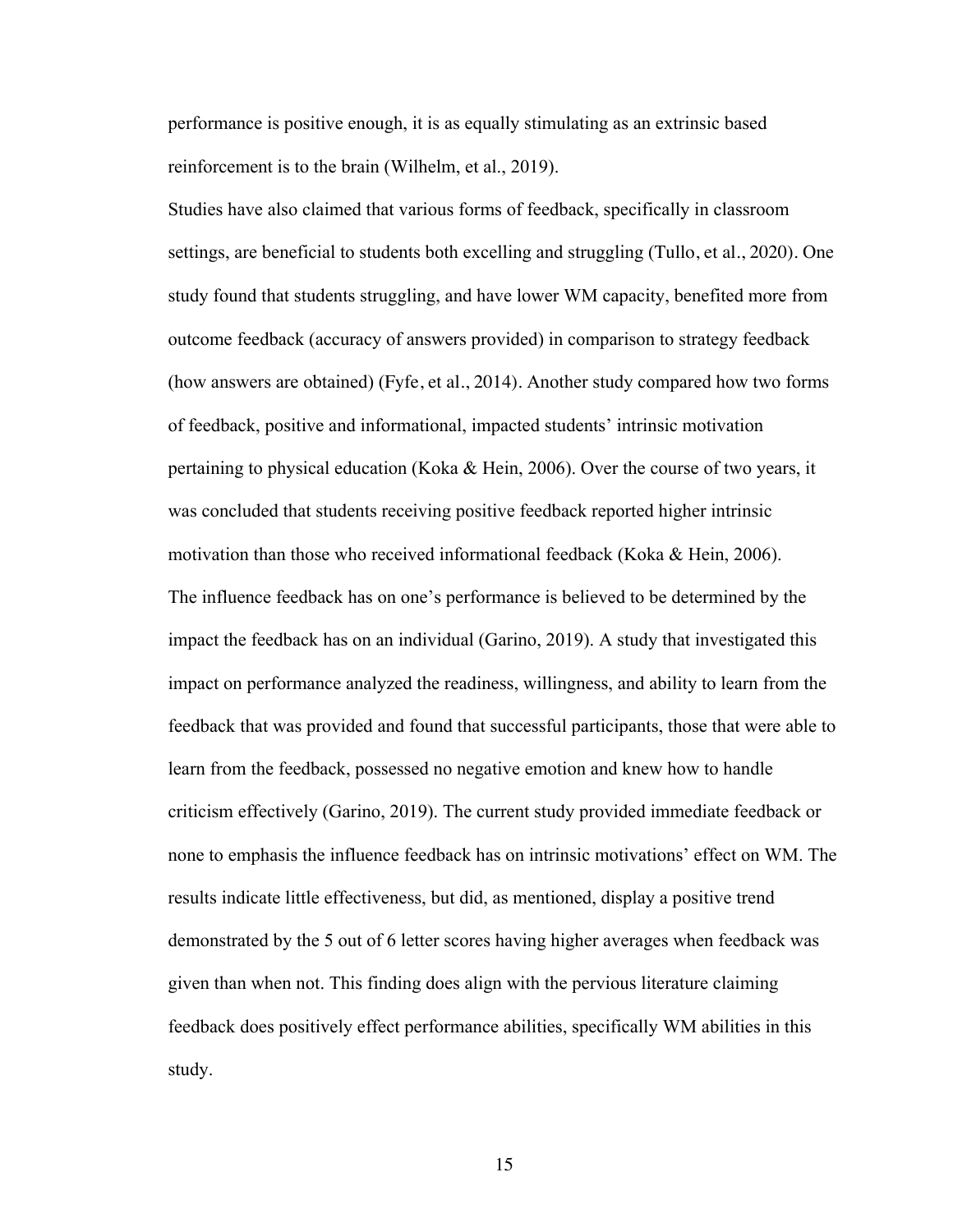Research exploring WM application outside of educational settings have revealed a correlation relationship between WM and complex motor routines (Prince & Gifford, 2016). WM acts as a physical adapter to changes required for more effective and meticulous movements (Prince & Gifford, 2016). Such motor routines contribute to complex movements, like kicking or throwing a ball, and even simple movements, like writing or typing (Prince & Gifford, 2016). Though the current study did not expand on nor measure WM's effectiveness on motor functions, the variables used are commonly mentioned in studies that have investigated the matter. This recognition strengthens the purpose of analyzing the relationship of these three variables, WM, feedback, and motivation, for the current study and future studies to come.

### **Limitations**

One source of limitation in this study is the access to aide participants had while completing the span tasks. Participants were granted the freedom to complete the survey anywhere/with no supervision required. Thus, allowing a range of tools, writing the letters down, taking pictures, etc., that could have altered reliable data. Another source of limitation would be the lack of measuring motivation. This study did not require participants to report feeling of motivation, if any, or type, intrinsic or extrinsic. While this study intended for intrinsic motivation to be the applied form, participants could have used the extra credit applied upon survey completion as an extrinsic incentive. A final source of limitation noted in this study is the scoring procedure used. This study used an all-or-nothing format to score participants responses, which limits the recognition of any alternatives other than a perfect response. This limitation prevented analysis of letter recall per span task. For example, if the first 3 letters were typically recalled, and the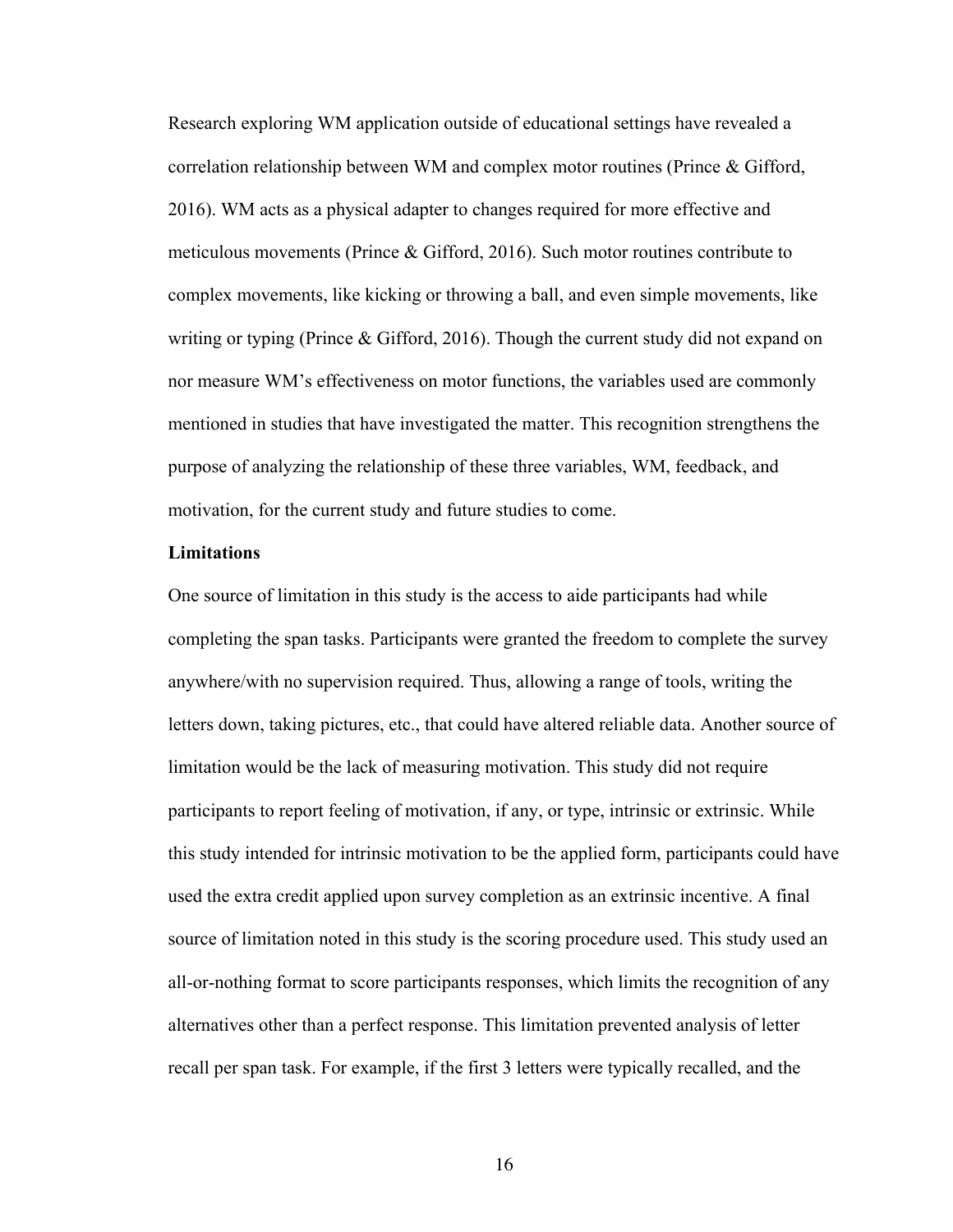remaining 1 – 6 letters were where mistakes occurred, this could provide alterations on how to analyze the data.

#### **Future Direction**

This is one of few studies that has examined the effects on WM by manipulating intrinsic motivation using feedback. This study concluded that, to a slight degree, receiving feedback had a positive effect on participant's WM performance. Similar studies suggest a positive effect of feedback and motivation on WM; however, the current study was unable to replicate these results. More research is needed to determine the relationships between these variables. Future studies can rectify the above limitations by requiring supervision during survey completion, add a motivational measure and/or participant reports on motivation, and include alternative or multiple scoring methods for reverse letter span task responses. Researchers should also consider some alternatives to the methods used to measure WM abilities. The current study relied on one single method, reverse letter span tasks, whereas similar studies have had participants complete multiple variations of methods regarding WM capabilities.

#### **Conclusion**

This study sought to further understand WM function by manipulating intrinsic motivation using feedback. The results of this study revealed no significant effect on participants' performance during the reverse letter span tasks survey. However, the positive trend of average scores ranking slightly higher for majority of the number of letters per span task suggests potential and should be an encouraging factor for future studies. The effects of feedback, intrinsic motivation, and WM have been found to coincide with one another as mentioned in previous literature, which supposes the need to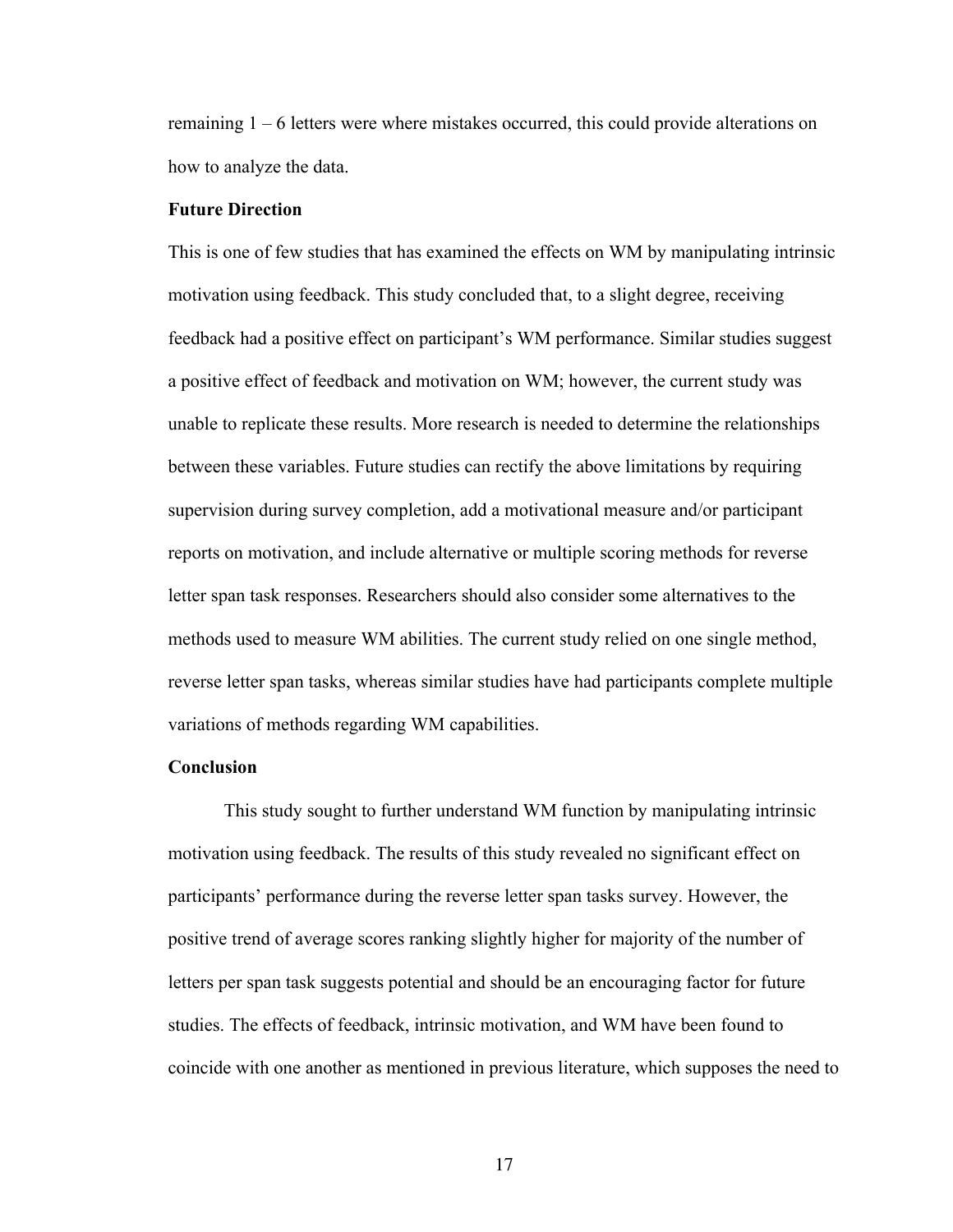acquire more information on the relationship and possible correlations between these variables.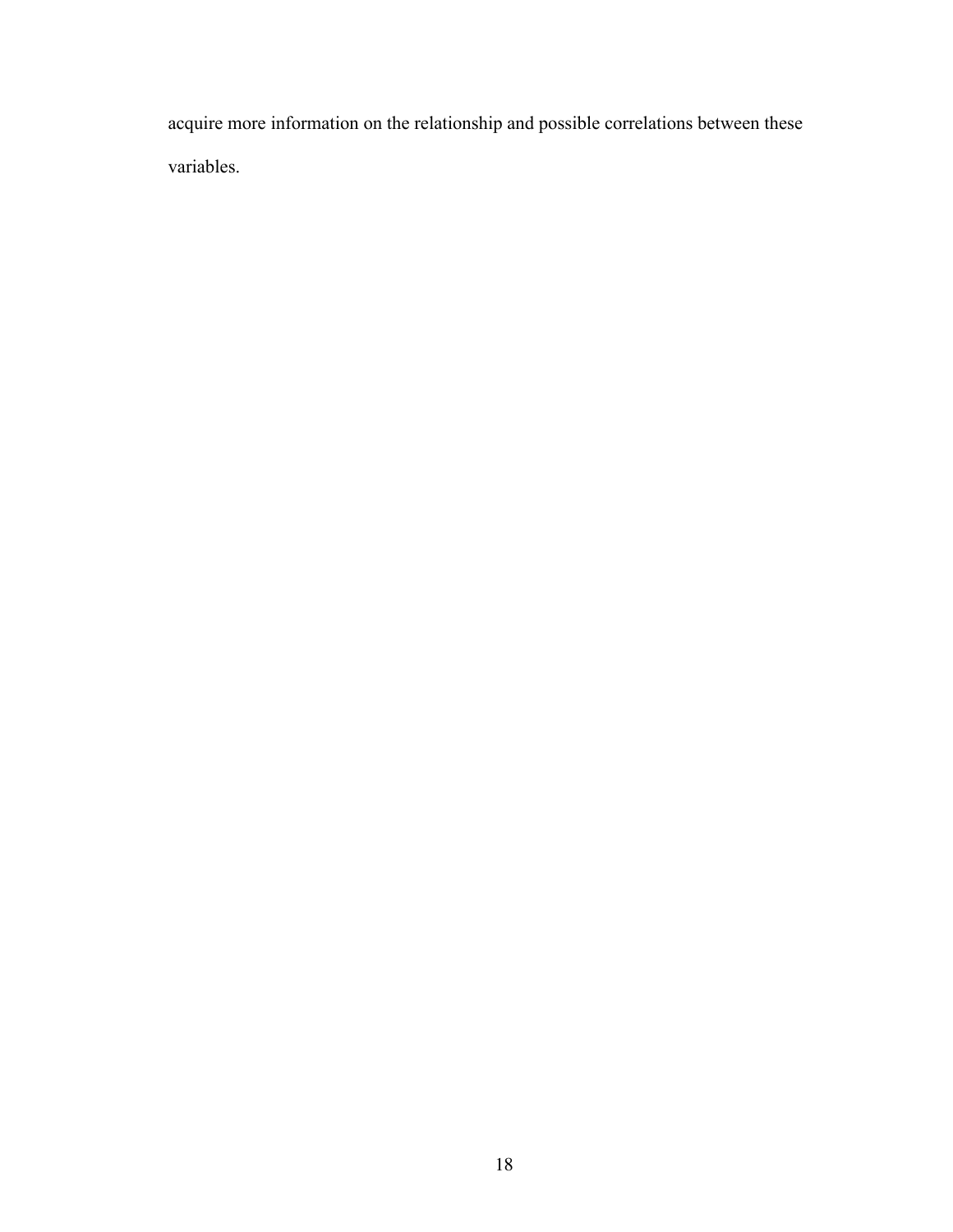## **APPENDIX**

Stimuli used for each participant. Stimuli was presented in the order below. T C G B Write the previously displayed letters in reverse order (no spaces) B S LZ Write the previously displayed letters in reverse order (no spaces) G T C A

Write the previously displayed letters in reverse order (no spaces)

A O X F

Write the previously displayed letters in reverse order (no spaces)

D E I H

Write the previously displayed letters in reverse order (no spaces)

J P L V

Write the previously displayed letters in reverse order (no spaces)

M Q S Y

Write the previously displayed letters in reverse order (no spaces)

S Q M T B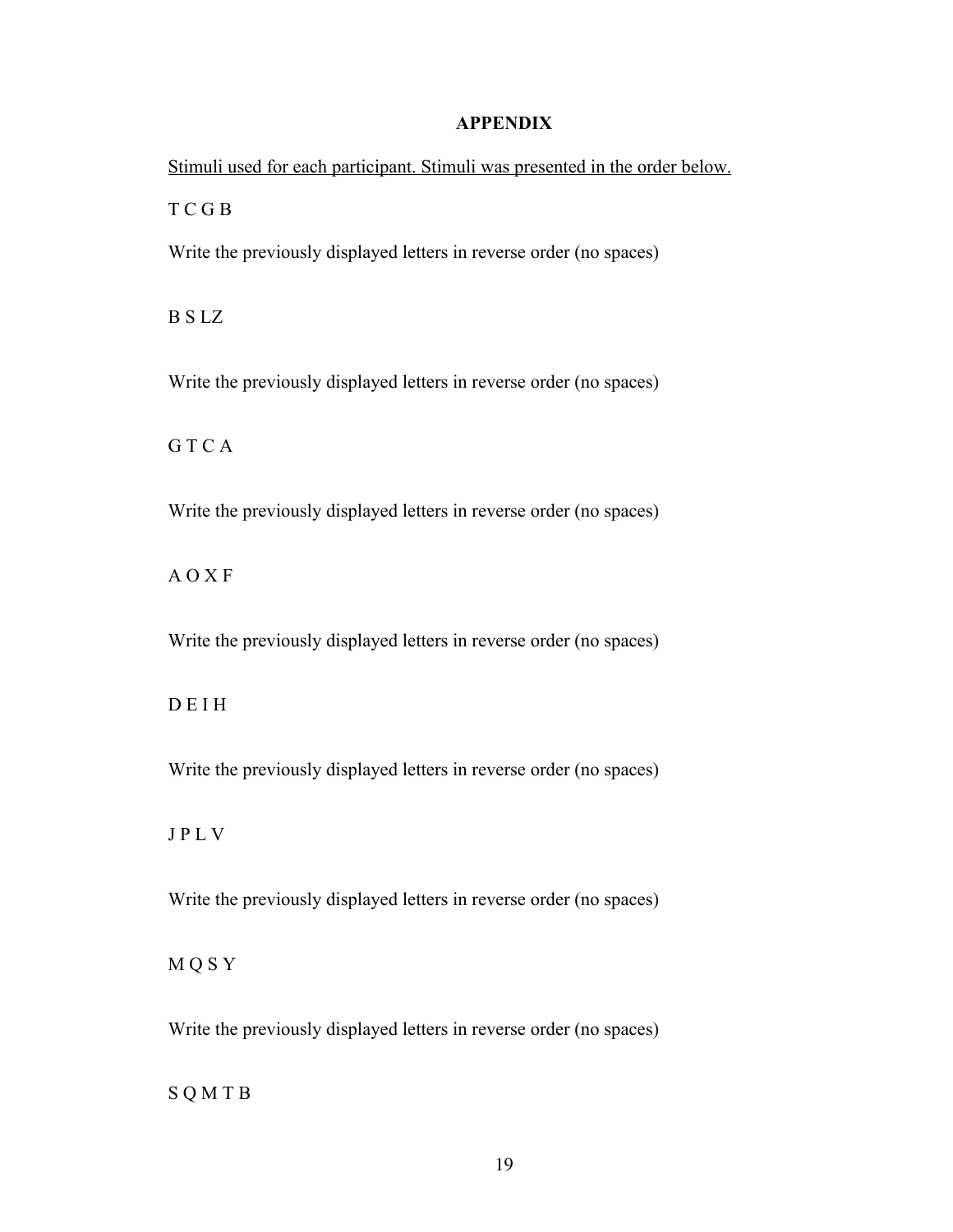N R U X U

Write the previously displayed letters in reverse order (no spaces)

K R W Z N

Write the previously displayed letters in reverse order (no spaces)

U B I L I

Write the previously displayed letters in reverse order (no spaces)

S A E P Q

Write the previously displayed letters in reverse order (no spaces)

M V X H D

Write the previously displayed letters in reverse order (no spaces)

Z T F C E

Write the previously displayed letters in reverse order (no spaces)

A T T N E S

Write the previously displayed letters in reverse order (no spaces)

J O L K O F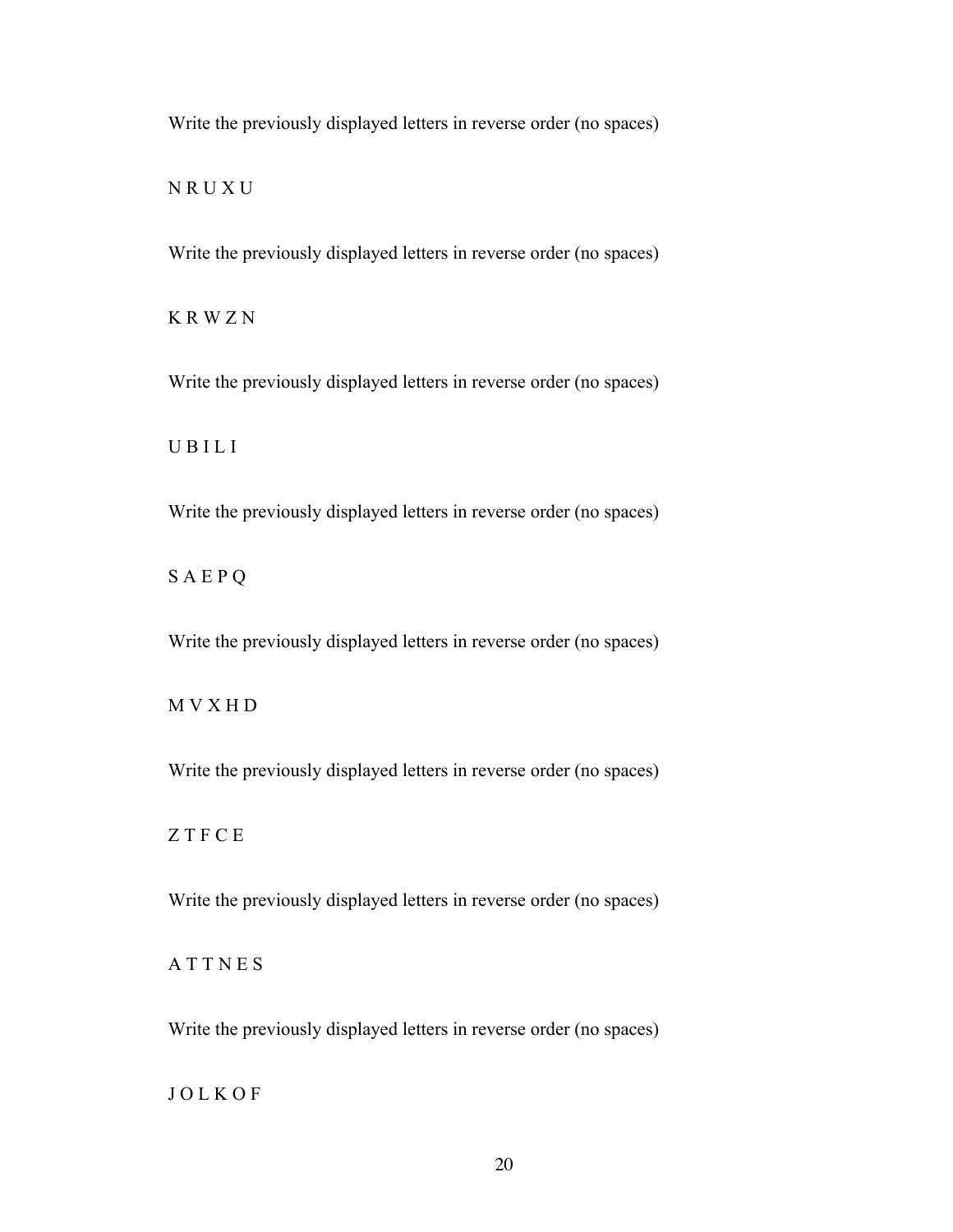D S E G B C

Write the previously displayed letters in reverse order (no spaces)

A N P K X Q

Write the previously displayed letters in reverse order (no spaces)

O Y R W S M

Write the previously displayed letters in reverse order (no spaces)

H V A T H L

Write the previously displayed letters in reverse order (no spaces)

P C X O U I

Write the previously displayed letters in reverse order (no spaces)

H V N C P Y I

Write the previously displayed letters in reverse order (no spaces)

D I J B N S E

Write the previously displayed letters in reverse order (no spaces)

V D A P X S R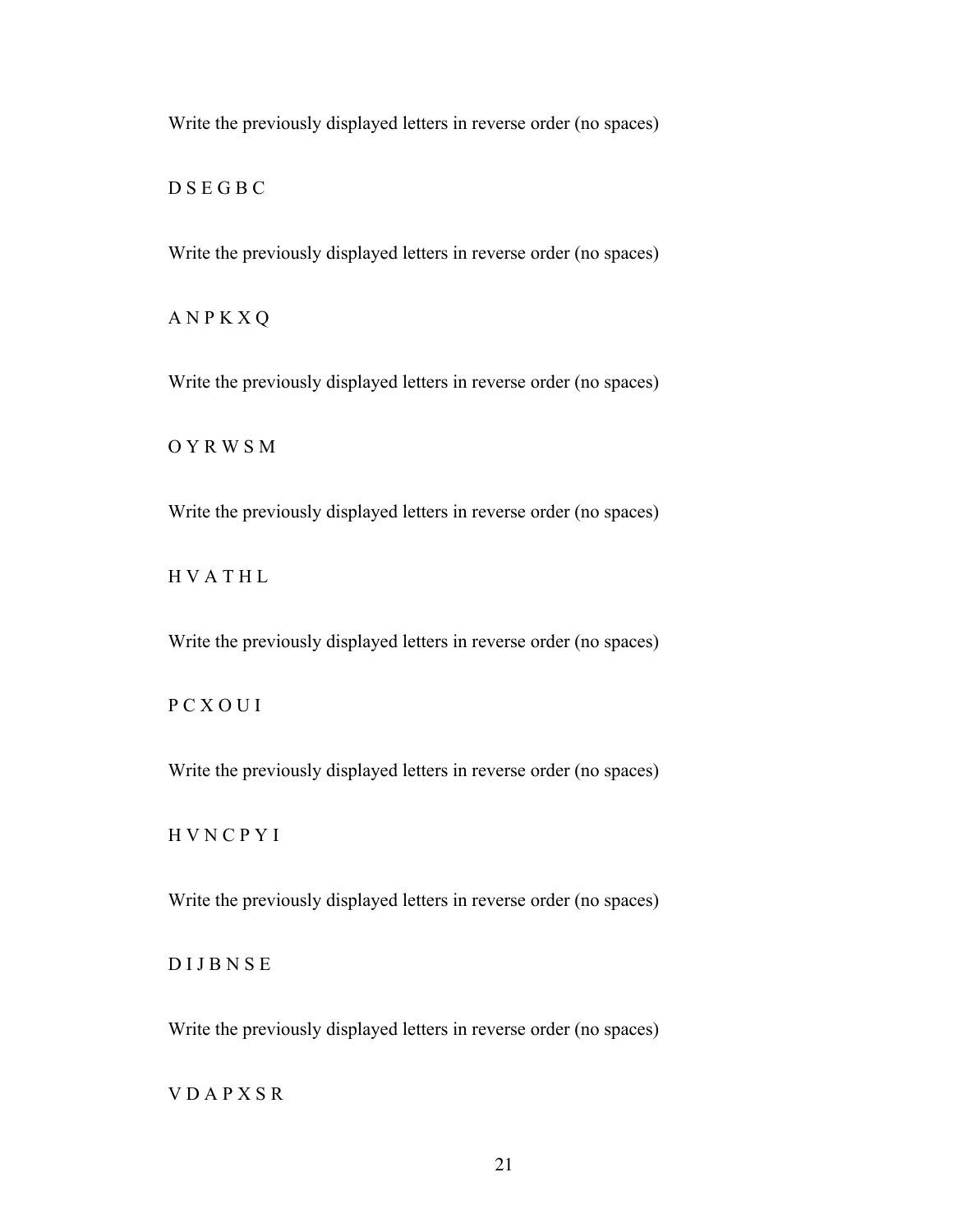U I M Y A T T

Write the previously displayed letters in reverse order (no spaces)

S G O B A N A

Write the previously displayed letters in reverse order (no spaces)

I M C W I B S

Write the previously displayed letters in reverse order (no spaces)

P H E O F Q Z

Write the previously displayed letters in reverse order (no spaces)

L N D A T O F R

Write the previously displayed letters in reverse order (no spaces)

I M E S G C P U

Write the previously displayed letters in reverse order (no spaces)

M S X B N U R N

Write the previously displayed letters in reverse order (no spaces)

F Q A C I L O T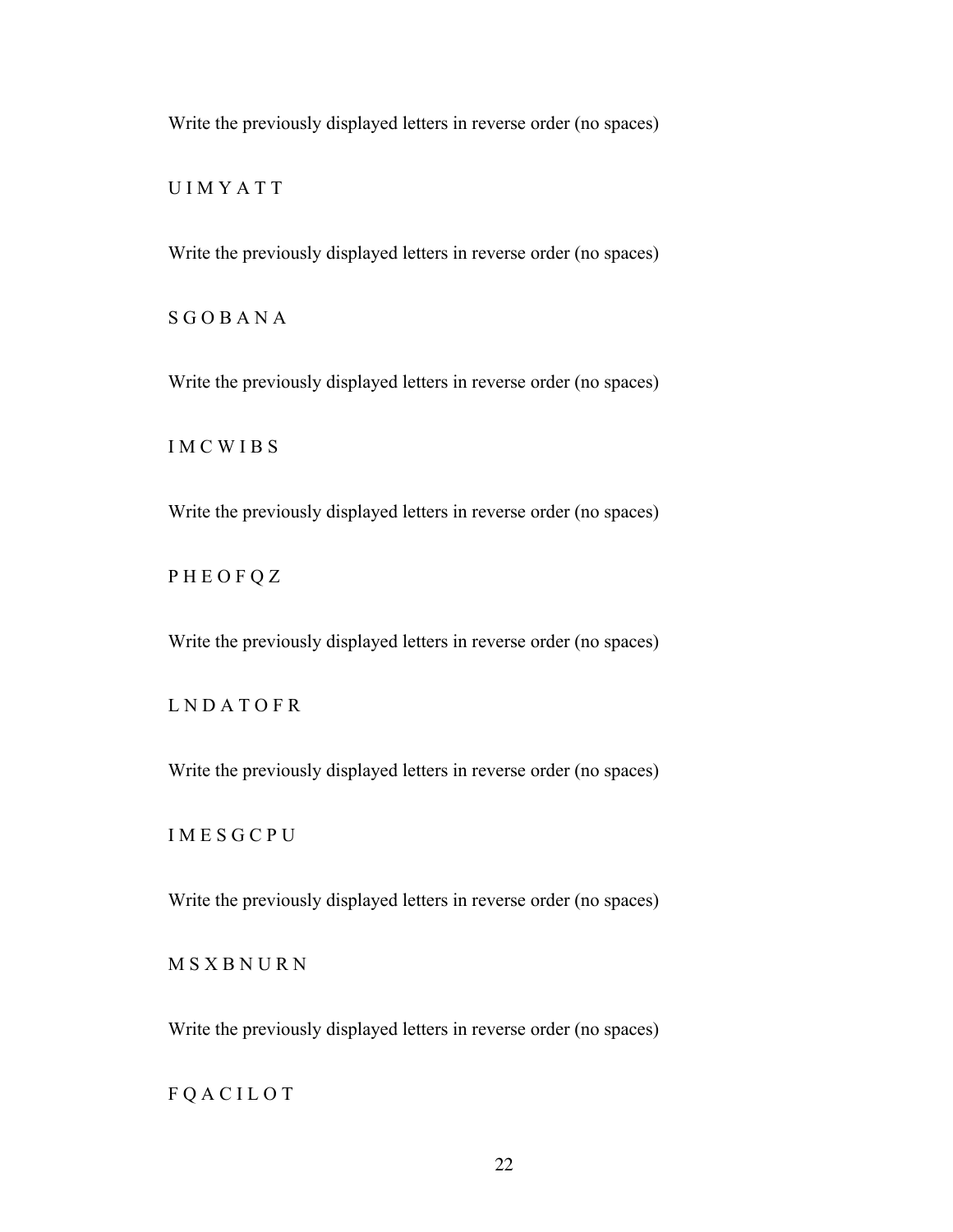D W P J X Z I M

Write the previously displayed letters in reverse order (no spaces)

L R H Y N E E C

Write the previously displayed letters in reverse order (no spaces)

N O O A U N S K

Write the previously displayed letters in reverse order (no spaces)

Q V T L H K I D F

Write the previously displayed letters in reverse order (no spaces)

G R H A W V P J R

Write the previously displayed letters in reverse order (no spaces)

**MRXTHTACE** 

Write the previously displayed letters in reverse order (no spaces)

R A B G A F B A H

Write the previously displayed letters in reverse order (no spaces)

B B H F S X F N T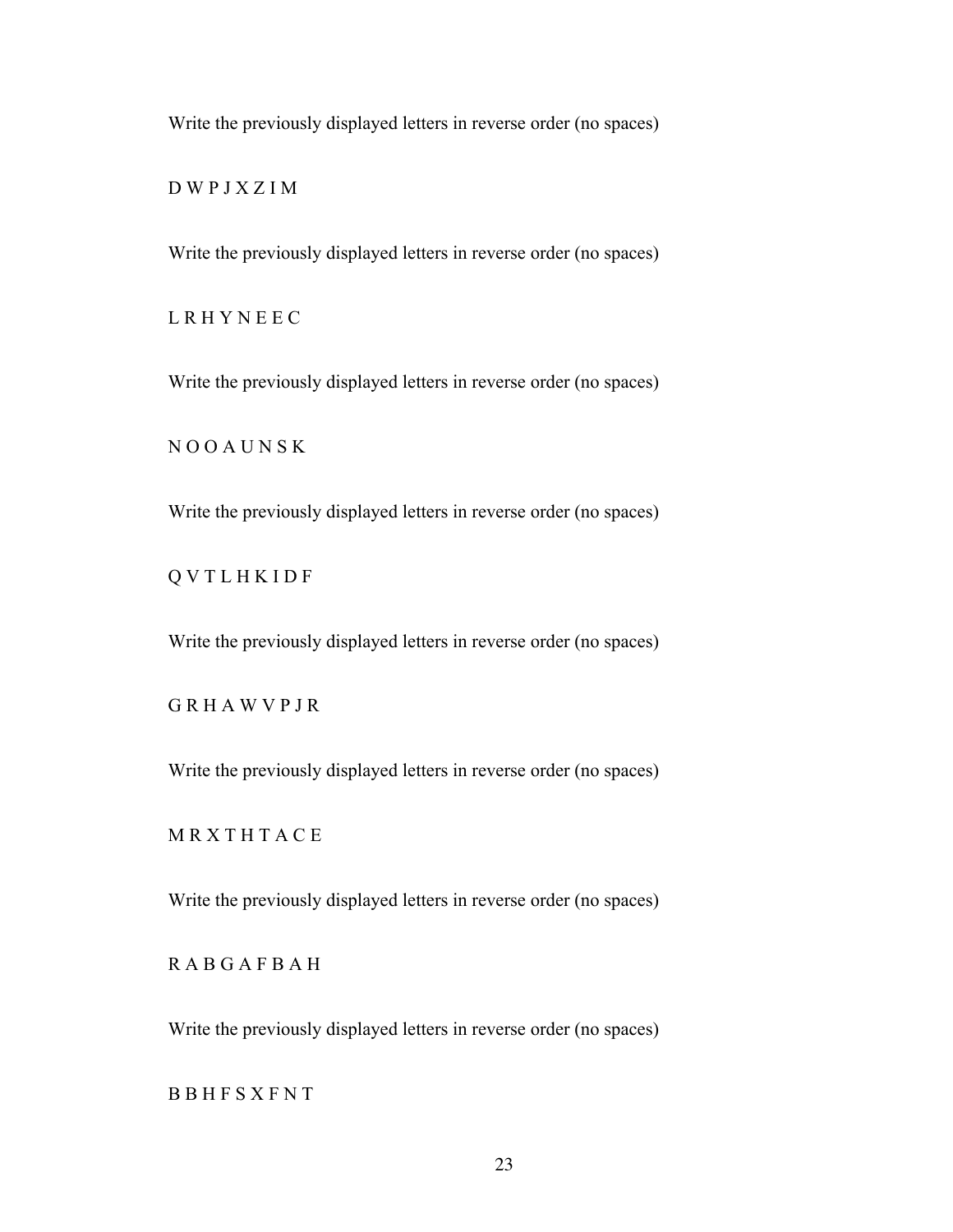H C Y S D T M E L

Write the previously displayed letters in reverse order (no spaces)

VI R K Z O K G W

Write the previously displayed letters in reverse order (no spaces)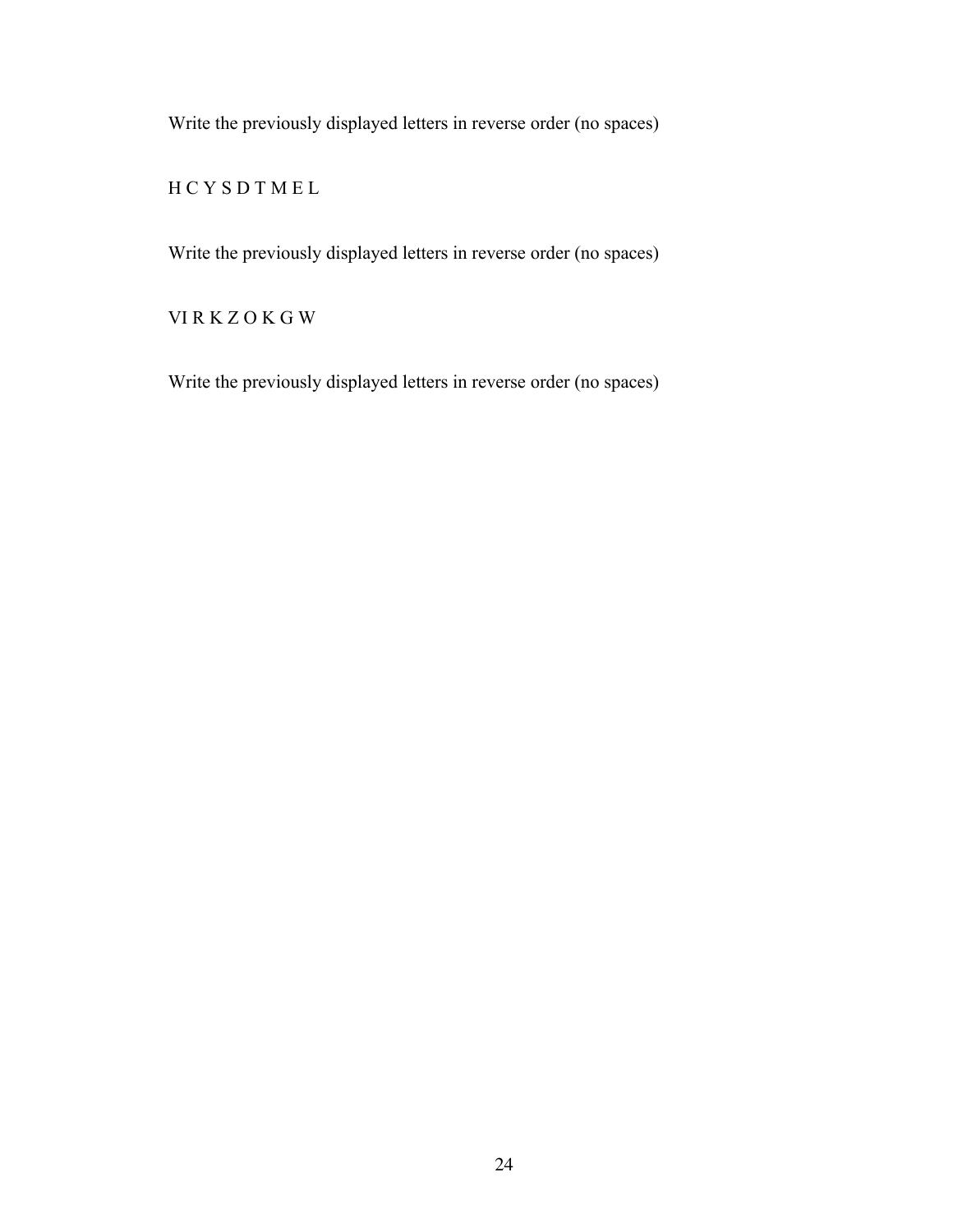#### **REFERENCES**

Adam, K. C., & Vogel, E. K. (2016). Reducing failures of working memory with performance feedback. *Psychonomic Bulletin & Review*, *23*(5), 1520–1527. https://doi.org/10.3758/s13423-016-1019-4

Adam, K. C., & Vogel, E. K. (2018). Improvements to visual working memory performance with practice and feedback. *PLOS ONE*, *13*(8). https://doi.org/10.1371/journal.pone.0203279

Anderson, B. A., Laurent, P. A., & Yantis, S. (2011). Value-driven attentional capture. *Proceedings of the National Academy of Sciences*, *108*(25), 10367–10371. https://doi.org/10.1073/pnas.1104047108

Appelgren, A., Bengtsson, S. L., & Söderqvist, S. (2015). Incremental view on intelligence and high intrinsic motivation increase working memory training compliance. *Applied Cognitive Psychology*, *30*(2), 289–293. https://doi.org/10.1002/acp.3184

Au, J., Buschkuehl, M., & Jaeggi, S. M. (2019). Working memory training and transcranial direct current stimulation. *Cognitive and Working Memory Training*, 105– 130. https://doi.org/10.1093/oso/9780199974467.003.0006

Baddeley, A. (2012). Working memory: Theories, models, and controversies. *Annual Review of Psychology*, *63*(1), 1–29. https://doi.org/10.1146/annurev-psych-120710- 100422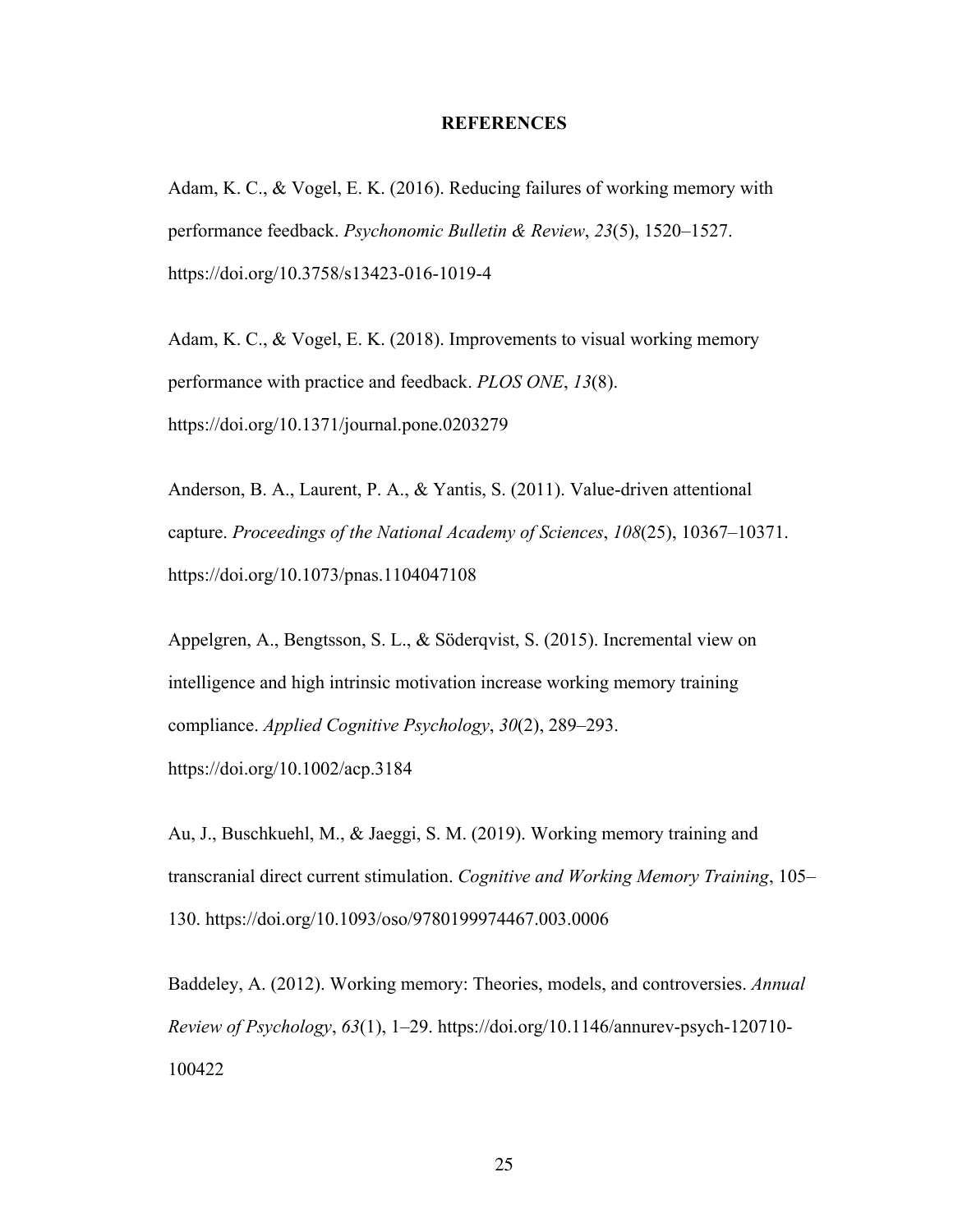Bireta, T. J., Fry, S. E., Jalbert, A., Neath, I., Surprenant, A. M., Tehan, G., & Tolan, G. A. (2010). Backward recall and benchmark effects of working memory. *Memory & Cognition*, *38*(3), 279–291. https://doi.org/10.3758/mc.38.3.279

Boedecker, J., Lampe, T., & Riedmiller, M. (2013). Modeling effects of intrinsic and extrinsic rewards on the competition between Striatal Learning Systems. *Frontiers in Psychology*, *4*. https://doi.org/10.3389/fpsyg.2013.00739

Boyer, E., Miltenberger, R. G., Batsche, C., Fogel, V., & LeBlanc, L. (2009). Video modeling by experts with video feedback to enhance gymnastics skills. *Journal of Applied Behavior Analysis*, *42*(4), 855–860. https://doi.org/10.1901/jaba.2009.42-855

Conway, A. R., Kane, M. J., Bunting, M. F., Hambrick, D. Z., Wilhelm, O., & Engle, R. W. (2005). Working memory span tasks: A methodological review and user's guide. *Psychonomic Bulletin & Review*, *12*(5), 769–786. https://doi.org/10.3758/bf03196772

Cowan, N. (2013). Working memory underpins cognitive development, learning, and Education. *Educational Psychology Review*, *26*(2), 197–223. https://doi.org/10.1007/s10648-013-9246-y

DePasque, S., & Tricomi, E. (2015). Effects of intrinsic motivation on feedback processing during learning. *NeuroImage*, *119*, 175–186. https://doi.org/10.1016/j.neuroimage.2015.06.046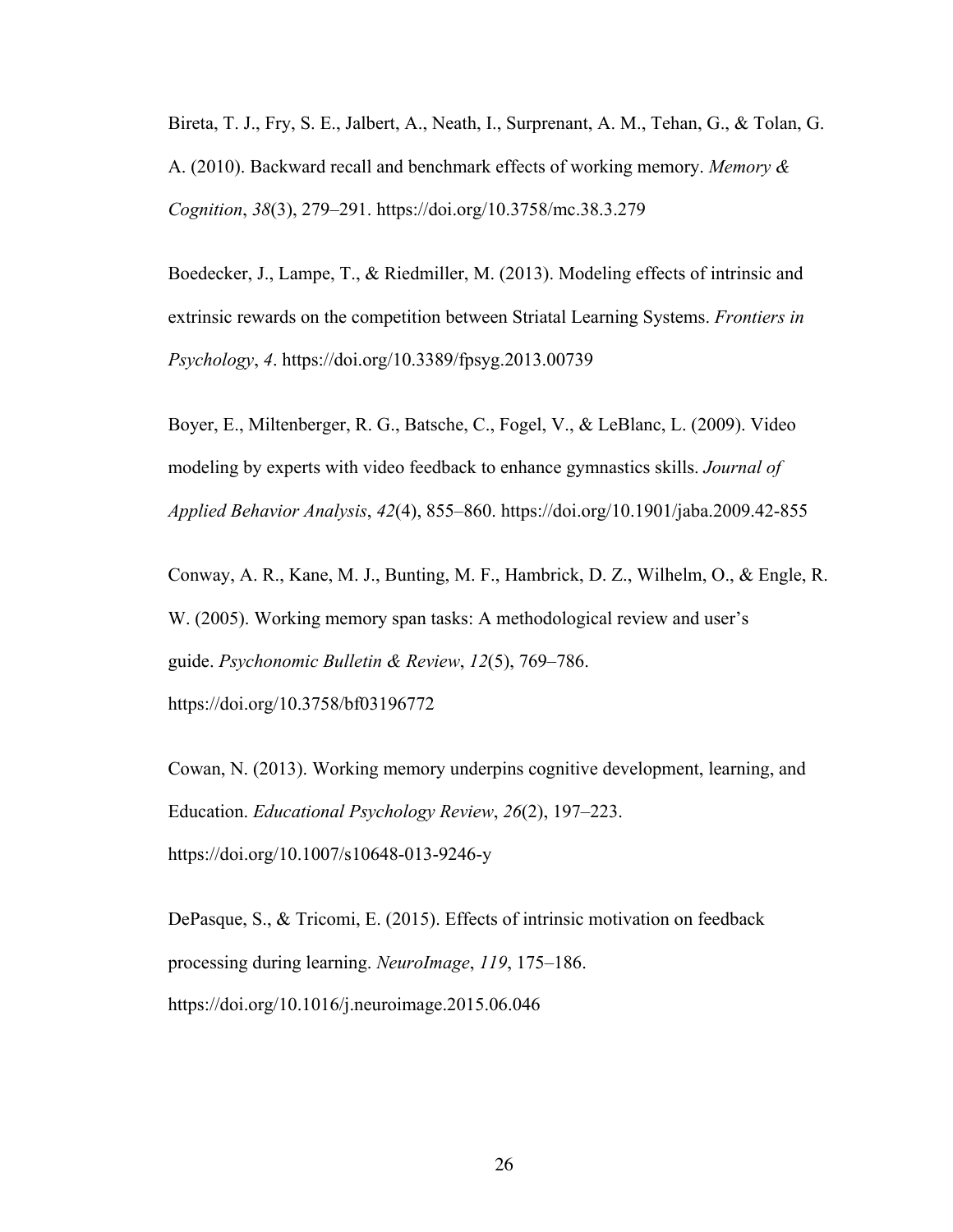Downing, P. E. (2000). Interactions between visual working memory and selective attention. *Psychological Science*, *11*(6), 467–473. https://doi.org/10.1111/1467- 9280.00290

Duan, H., Fernández, G., van Dongen, E., & Kohn, N. (2020). The effect of intrinsic and extrinsic motivation on memory formation: Insight from Behavioral and Imaging Study. *Brain Structure and Function*, *225*(5), 1561–1574. https://doi.org/10.1007/s00429-020-02074-x

Etzel, J. A., Cole, M. W., Zacks, J. M., Kay, K. N., & Braver, T. S. (2015). Reward motivation enhances task coding in frontoparietal cortex. *Cerebral Cortex*, *26*(4), 1647– 1659. https://doi.org/10.1093/cercor/bhu327

Foster, J. L., Shipstead, Z., Harrison, T. L., Hicks, K. L., Redick, T. S., & Engle, R. W. (2014). Shortened complex span tasks can reliably measure working memory capacity. *Memory & Cognition*, *43*(2), 226–236. https://doi.org/10.3758/s13421-014- 0461-7

Fyfe, E. R., DeCaro, M. S., & Rittle-Johnson, B. (2014). When feedback is cognitivelydemanding: The importance of working memory capacity. *Instructional Science*, *43*(1), 73–91. https://doi.org/10.1007/s11251-014-9323-8

Garino, A. (2019). Ready, willing and able: A model to explain successful use of feedback. *Advances in Health Sciences Education*, *25*(2), 337–361. https://doi.org/10.1007/s10459-019-09924-2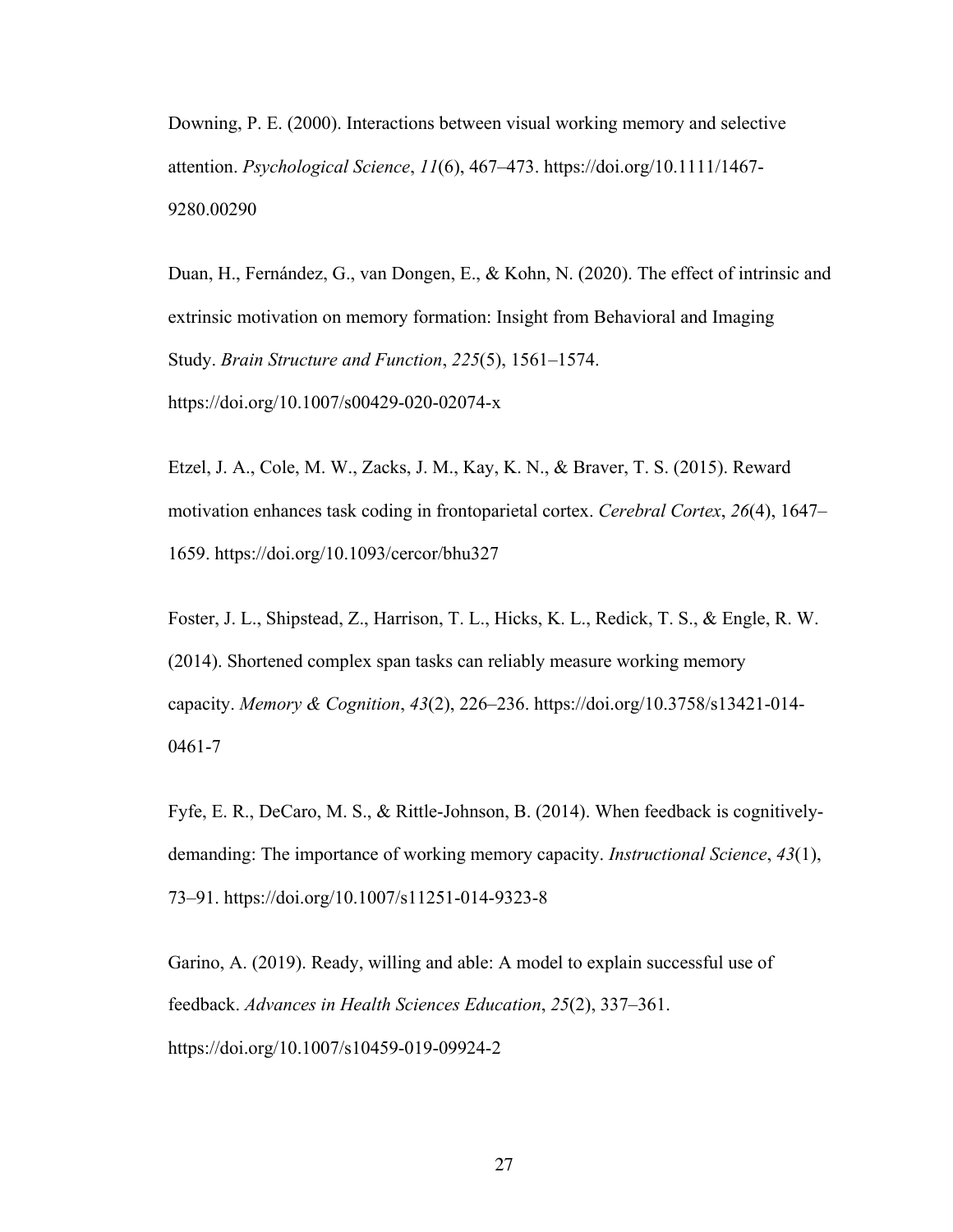Gong, M., & Li, S. (2014). Learned reward association improves visual working memory. *Journal of Experimental Psychology: Human Perception and Performance*, *40*(2), 841–856. https://doi.org/10.1037/a0035131

Gopalan, V., Bakar, J. A., Zulkifli, A. N., Alwi, A., & Mat, R. C. (2017). A review of the motivation theories in learning. https://doi.org/10.1063/1.5005376

Goudini, R., Ashrafpoornavaee, S., & Farsi, A. (2019). The effects of self-controlled and instructor-controlled feedback on motor learning and intrinsic motivation among novice adolescent Taekwondo players. *Acta Gymnica*, *49*(1), 33–39.

https://doi.org/10.5507/ag.2019.002

Houwer, J. D., Levine, L. J., & Edelstein, R. S. (2012). Emotion and memory narrowing: A review and goal-relevance approach. In *Cognition & Emotion: Reviews of current research and theories* (pp. 168–210). essay, Psychology.

Infanti, E., Hickey, C., & Turatto, M. (2015). Reward associations impact both iconic and visual working memory. *Vision Research*, *107*, 22–29. https://doi.org/10.1016/j.visres.2014.11.008

Jaeggi, S. M., Buschkuehl, M., Jonides, J., & Perrig, W. J. (2008). Improving fluid intelligence with training on working memory. *Proceedings of the National Academy of Sciences*, *105*(19), 6829–6833. https://doi.org/10.1073/pnas.0801268105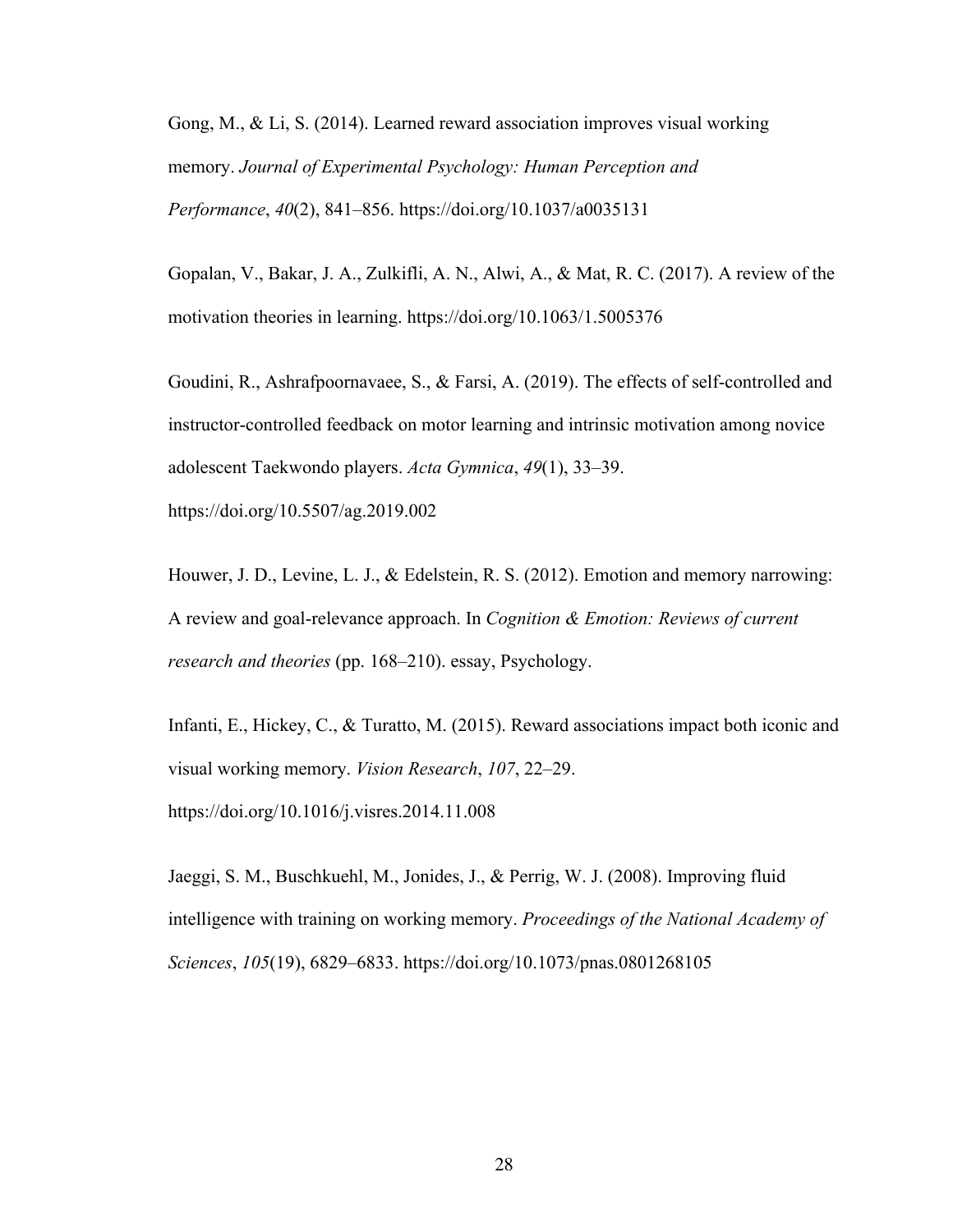Jarrold, C., & Towse, J. N. (2006). Individual differences in working memory. *Neuroscience*, *139*(1), 39–50.

https://doi.org/10.1016/j.neuroscience.2005.07.002

Koka, A., & Hein, V. (2006). Perceptions of teachers' general and informational feedback and intrinsic motivation in physical education: Two-year effects. *Perceptual and Motor Skills*, *103*(2), 321–332. https://doi.org/10.2466/pms.103.2.321-332

Liu, Y., Hau, K. T., Liu, H., Wu, J., Wang, X., & Zheng, X. (2019). Multiplicative effect of intrinsic and extrinsic motivation on academic performance: A longitudinal study of Chinese students. *Journal of Personality*, *88*(3), 584–595.

https://doi.org/10.1111/jopy.12512

Miller-Cotto, D., & Byrnes, J. P. (2020). What's the best way to characterize the relationship between working memory and achievement?: An initial examination of competing theories. *Journal of Educational Psychology*, *112*(5), 1074–1084. https://doi.org/10.1037/edu0000395

Mills, J. S., & Blankstein, K. R. (2000). Perfectionism, intrinsic vs extrinsic motivation, and motivated strategies for learning: A multidimensional analysis of university students. *Personality and Individual Differences*, *29*(6), 1191–1204. https://doi.org/10.1016/s0191-8869(00)00003-9

Morrison, A. B., & Chein, J. M. (2010). Does Working Memory Training Work? the promise and challenges of enhancing cognition by training working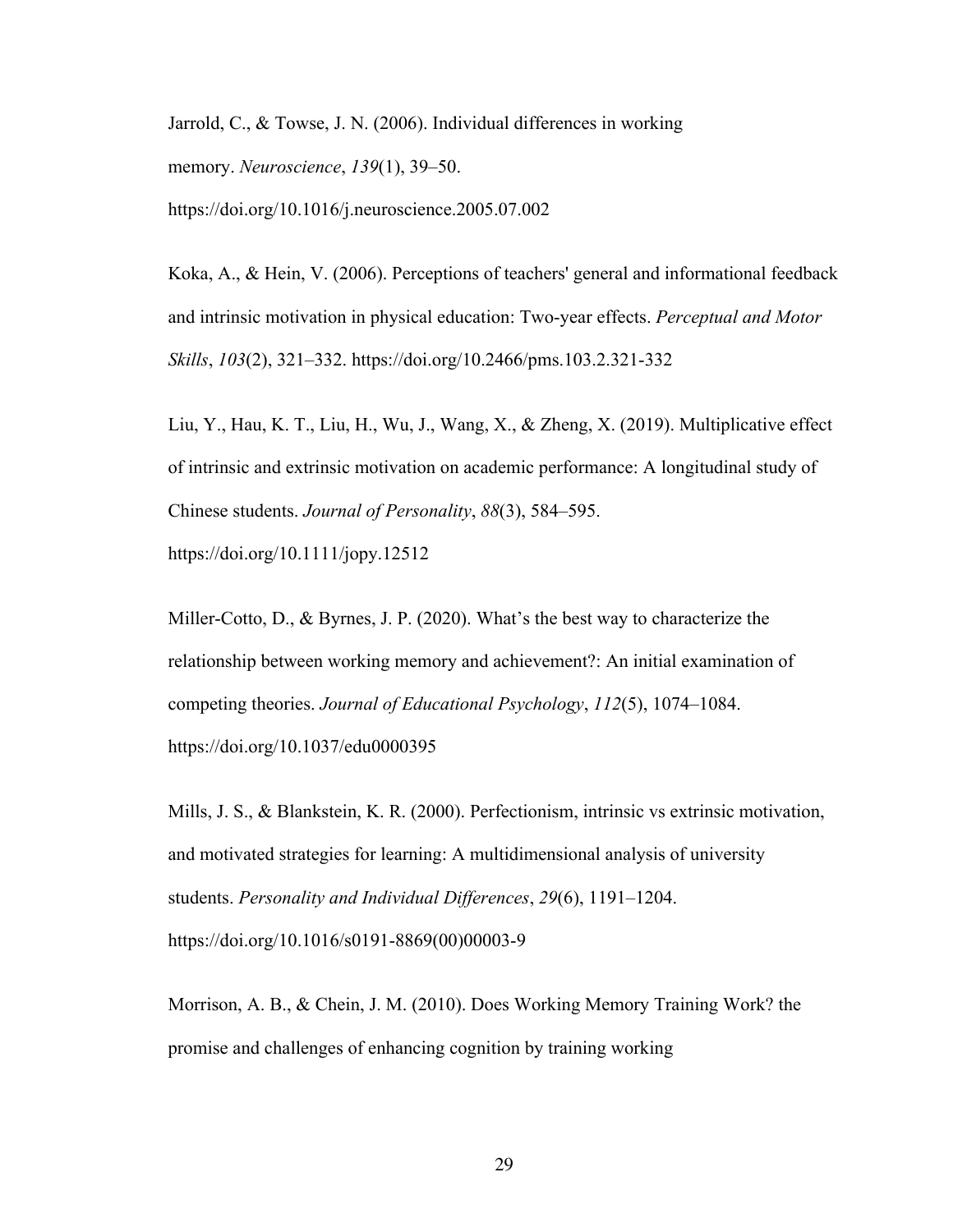memory. *Psychonomic Bulletin & Review*, *18*(1), 46–60. https://doi.org/10.3758/s13423- 010-0034-0

Nee, D. E., & D'Esposito, M. (2015). Working memory. *Brain Mapping*, 589–595. https://doi.org/10.1016/b978-0-12-397025-1.00050-6

Ophey, A., Giehl, K., Rehberg, S., Eggers, C., Reker, P., van Eimeren, T., & Kalbe, E. (2020). Effects of working memory training in patients with parkinson's disease without cognitive impairment: A randomized controlled trial. *Parkinsonism & Related Disorders*, *72*, 13–22. https://doi.org/10.1016/j.parkreldis.2020.02.002

Pascoe, L., Spencer-Smith, M., Giallo, R., Seal, M. L., Georgiou-Karistianis, N., Nosarti, C., Josev, E. K., Roberts, G., Doyle, L. W., Thompson, D. K., & Anderson, P. J. (2018). Intrinsic motivation and academic performance in school-age children born extremely preterm: The contribution of working memory. *Learning and Individual Differences*, *64*, 22–32. https://doi.org/10.1016/j.lindif.2018.04.005

Prince, P., & Gifford, K. (2016). Working memory goes to school. *Applied Neuropsychology: Child*, *5*(3), 194–201.

https://doi.org/10.1080/21622965.2016.1167502

Raymond, J. E., & O'Brien, J. L. (2009). Selective visual attention and motivation. *Psychological Science*, *20*(8), 981–988. https://doi.org/10.1111/j.1467- 9280.2009.02391.x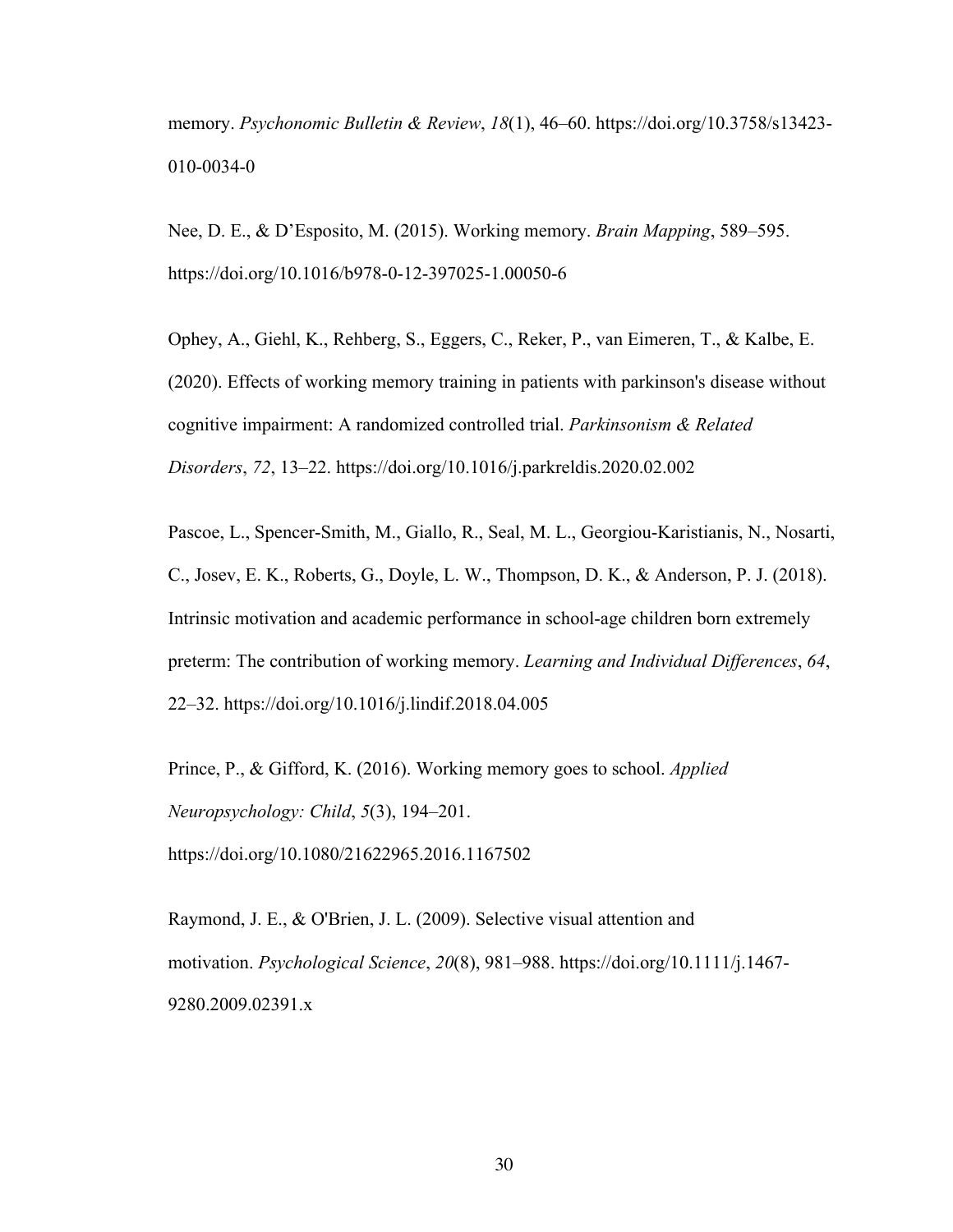Rusz, D., & Bijleveld, E. (2018). Reward-associated distractors can harm cognitive performance. https://doi.org/10.31234/osf.io/vf84e

Tang, Y.-Y., & Posner, M. I. (2014). Training Brain Networks and states. *Trends in Cognitive Sciences*, *18*(7), 345–350. https://doi.org/10.1016/j.tics.2014.04.002

Thurm, F., Zink, N., & Li, S.-C. (2018). Comparing effects of reward anticipation on working memory in younger and older adults. *Frontiers in Psychology*, *9*. https://doi.org/10.3389/fpsyg.2018.02318

Tullo, D., Perico, C., Faubert, J., & Bertone, A. (2020). Multiple object-tracking isolates feedback-specific load in attention and learning. *Journal of Vision*, *20*(5), 9. https://doi.org/10.1167/jov.20.5.9

von Bastian, C. C., Langer, N., Jäncke, L., & Oberauer, K. (2012). Effects of working memory training in young and old adults. *Memory & Cognition*, *41*(4), 611–624. https://doi.org/10.3758/s13421-012-0280-7

Wallis, G., Stokes, M. G., Arnold, C., & Nobre, A. C. (2015). Reward boosts working memory encoding over a brief temporal window. *Visual Cognition*, *23*(1-2), 291–312. https://doi.org/10.1080/13506285.2015.1013168

Wardlow, L., & Heyman, G. D. (2016). The roles of feedback and working memory in children's reference production. *Journal of Experimental Child Psychology*, *150*, 180– 193. https://doi.org/10.1016/j.jecp.2016.05.016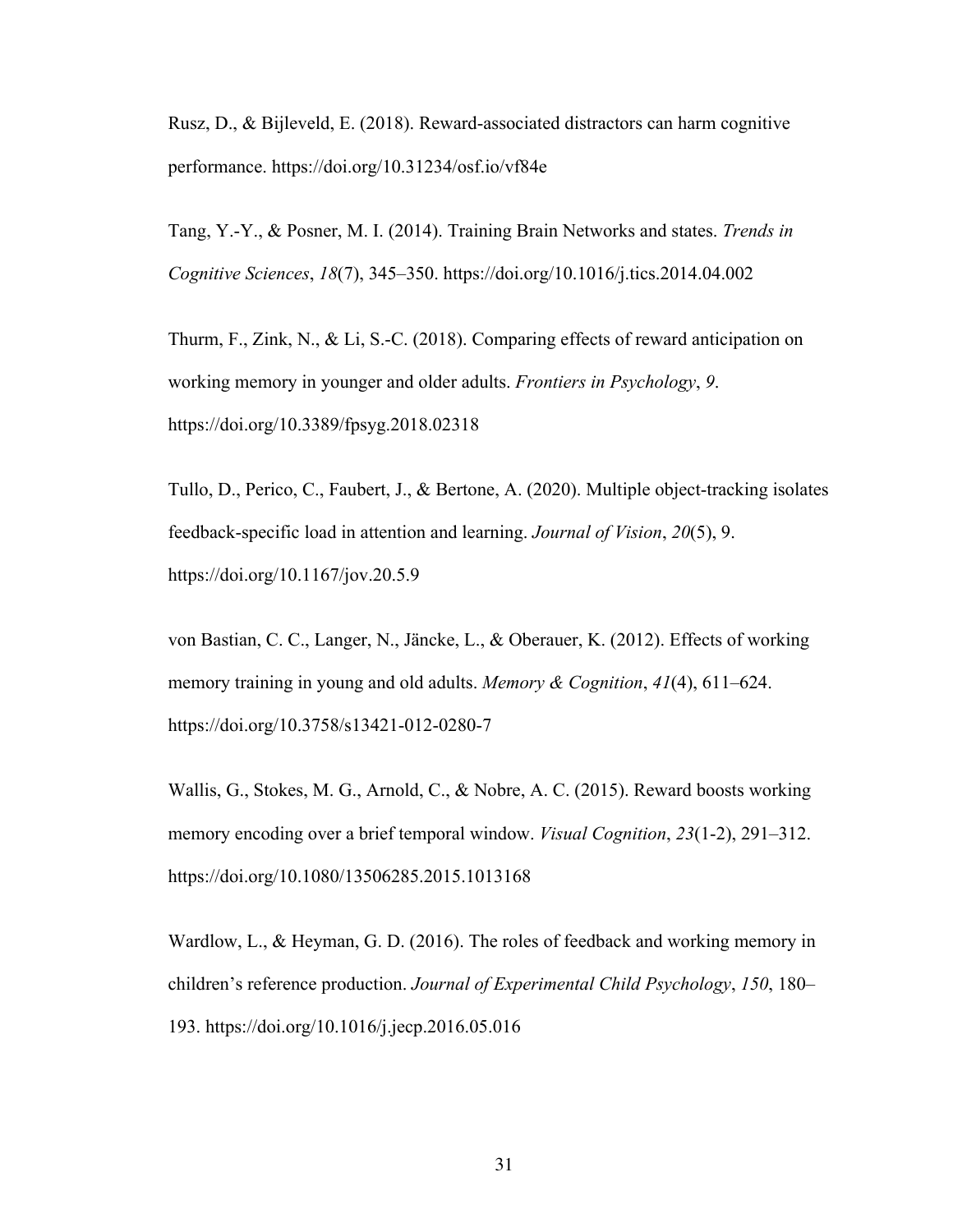Wilhelm, R. A., Miller, M. W., & Gable, P. A. (2019). Neural and attentional correlates of intrinsic motivation resulting from social performance expectancy. *Neuroscience*, *416*, 137–146. https://doi.org/10.1016/j.neuroscience.2019.07.039

Wu, H., Li, S., Zheng, J., & Guo, J. (2020). Medical students' motivation and academic performance: The mediating roles of self-efficacy and learning engagement. *Medical Education Online*, *25*(1), 1742964. https://doi.org/10.1080/10872981.2020.1742964

Yüvrük, E., Kapucu, A., & Amado, S. (2020). The effects of emotion on working memory: Valence versus motivation. *Acta Psychologica*, *202*, 102983. https://doi.org/10.1016/j.actpsy.2019.102983

Zhao, X., Xu, Y., Fu, J., & Maes, J. H. (2017). Are training and transfer effects of working memory updating training modulated by achievement motivation? *Memory & Cognition*, *46*(3), 398–409. https://doi.org/10.3758/s13421-017-0773-5